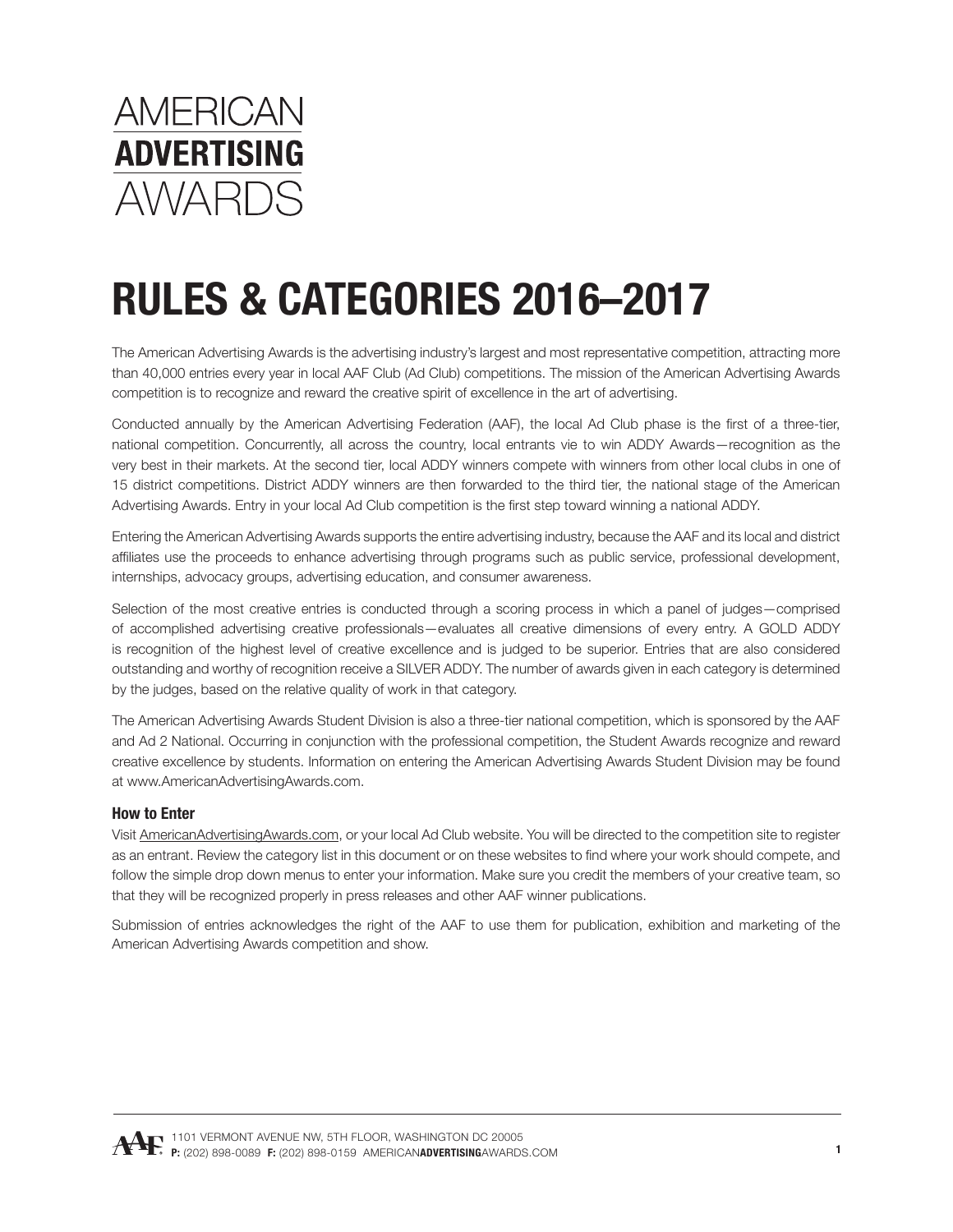**RULES & CATEGORIES 2016–2017**

# **Deadlines**

Local deadline information is available from your local AAF Ad Club. All Ad Club entry deadlines for this competition year will occur on or after January 1, 2017. After preparing your entries in the manner outlined in this guide, deliver the entries, before your local deadline, to the location indicated by your local Ad Club. Since you must enter your local American Advertising Awards competition to be eligible for district and national judging, it is important that you do not miss this deadline.

# **Eligibility Requirements**

- All work entered in the American Advertising Awards competition must have first appeared between January 1 and December 31, 2016.
- With the exceptions of Public Service Advertising and Advertising Industry Self Promotion categories, and student entries, work entered must have been the result of paid creative services and/or media placement in the normal course of business.
- Entries must be submitted in the CBSA, DMA or MSA where the work was created (as defined by Arbitron or Nielsen for your local market). If multiple Ad Clubs are in the same CBSA, DMA or MSA the Ad Club located nearest to the entrant geographically will be the entry site.
- In the event there are entrants located in markets not served by a local American Advertising Awards-affiliated show, the acceptance, processing, judging, forwarding and fees of those entries will be decided by the governing body of the district in which the entrant is located. Additional geographic considerations are covered on page 7.
- For Student eligibility requirements refer to the Student American Advertising Awards Rules & Categories available at www.AmericanAdvertisingAwards.com.

#### **"Real" Advertising**

The expressed intent of the American Advertising Awards competition is to recognize and reward creative excellence in the legitimate everyday workplace of advertising. Occasionally, an entry is submitted that appears to have been created outside the conventional agency-to-client-to-media marketing structure, as if the entry was created solely for the purpose of winning an award. This type of work is not accepted.

#### **"New" Creative**

To qualify as new creative, the copy must be completely different from that used in any previous ads. The same headline with different body copy does not qualify. Changing dates, locations, times, savings, etc., does not qualify. The illustration or photography can be the same, but the copy (thrust and content) must be new. Some ads present little or no copy. In the instance of no copy (other than time, location, and other basic information data), an ad with a previously used illustration does not qualify. If questionable, the final decision rests with the local, district and ultimately the national American Advertising Awards Committee (N3AC).

Copyright infringement and/or plagiarism (be it intentional or unintentional) will result in the disqualification and, if applicable, removal of awards from any entry deemed in violation. All entry fees will be forfeited.

#### **Documentation**

Should a question arise relative to the eligibility or legitimacy of any entry, the entrant agrees by his/her signature on the entry form to furnish the necessary documentation for review by the N3AC. Failure to do so can be grounds for disqualification without refund of entry fees. Decisions on eligibility made by the National American Advertising Awards Committee (N3AC) are final.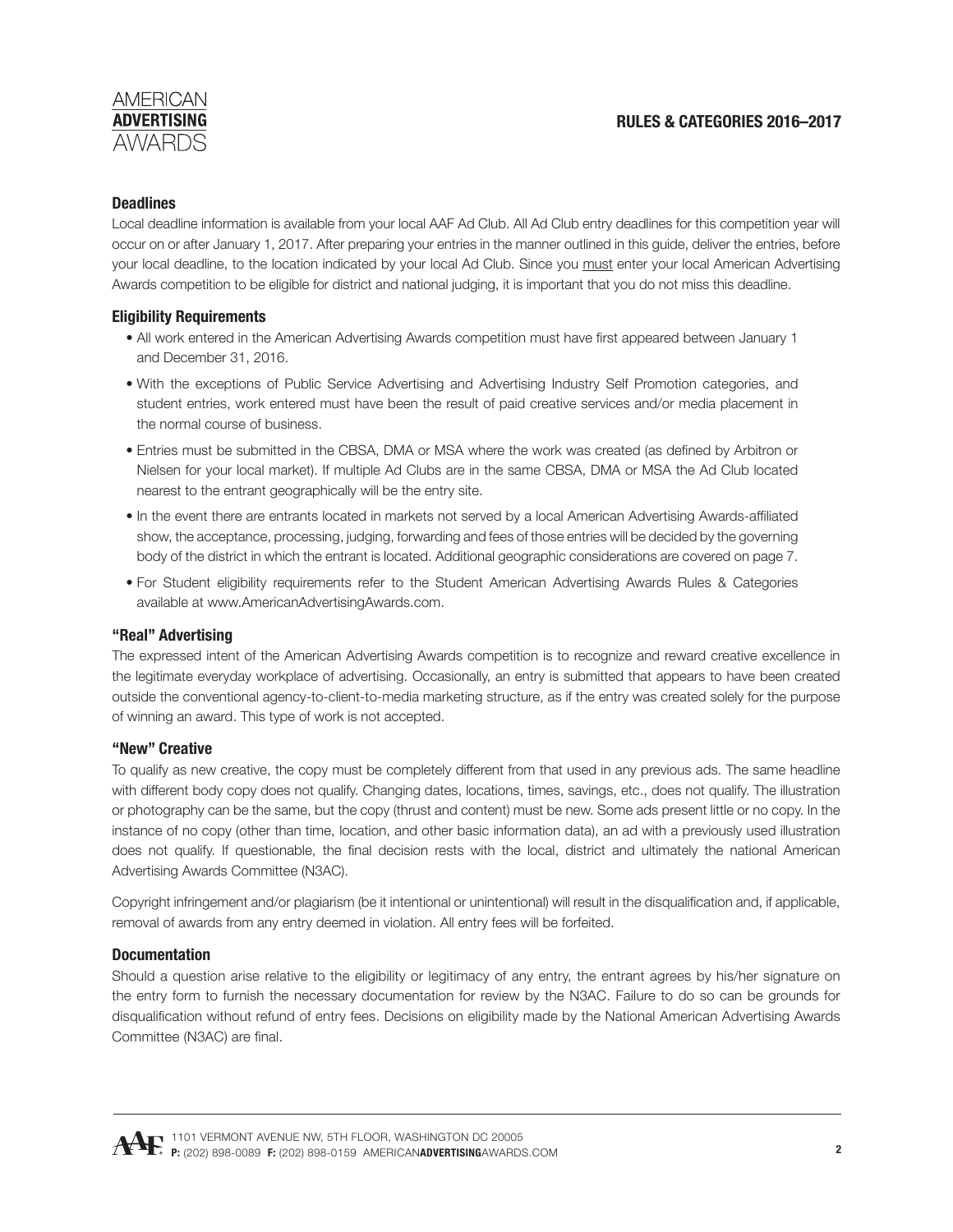# **RULES & CATEGORIES 2016–2017**

### **Entry Fees**

Local entry fee information is available on the competition entry website, or from your local AAF Ad Club. Since there is often a substantial savings in entry fees for AAF members, you should consider joining your local Ad Club. Some of the benefits of membership include: personal and professional development through regular meetings and workshops; networking opportunities; a voice in legislative issues; and member discounts on business related services.

### **All Entries Must**

- Meet all eligibility and deadline requirements.
- Be entered in the correct category and be correctly identified.
- Conform to defined submission requirements.
- Conform to all copyright laws.

#### **Invoice/Manifest Form**

After filling out the entry forms, you will be required to sign an Invoice/Manifest Form, listing all of your entries. This form states that by signing below you:

- 1. Verify that the above information is accurate.
- 2. Acknowledge that proper rights were obtained for use of any elements of the entry that were not original.
- 3. Agree to submit documentation deemed necessary for review.
- 4. Release the entry for Internet, broadcast and/or print (allow reuse of material).
- 5. Verify that the entry was created within the local MSA of the competition.

#### **Public Service**

Categories for public service entries are located within the divisions that define the creative work performed (for instance Online/Interactive or Print Advertising).

Public service advertising has as its goal the improvement of the public's health, education and/or welfare. Advertising work done for non-profit social organizations or causes, charities or NGOs should be entered in a Public Service category. Other Public Service submissions include work done for local, state and national governmental bodies, public safety, environmental, diversity, religious and education.

All Public Service advertising, regardless of whether the agency creative and media placement were paid, must be entered in these categories and does not qualify in any other. Individual elements of Public Service advertising may be entered into the Elements of Advertising categories for judging, but note there is no specific Public Service category. Please Note: Public Service entries and Public Service Elements of Advertising entries are not eligible for Best of Show consideration.

Advertising work done for arts and sciences organizations such as museums, science centers, zoos, orchestras, film and music festivals etc. should NOT be submitted in the Public Service categories but rather must be submitted in the appropriate general advertising categories.

#### **Advertising Industry Self-Promotion**

All advertising and special events materials and creative work performed for advertising agencies, advertising suppliers and advertising clubs must be entered in these categories. Categories for Advertising Industry Self-Promotion entries are located within the divisions that define the creative work performed (for instance Online/Interactive or Print Advertising).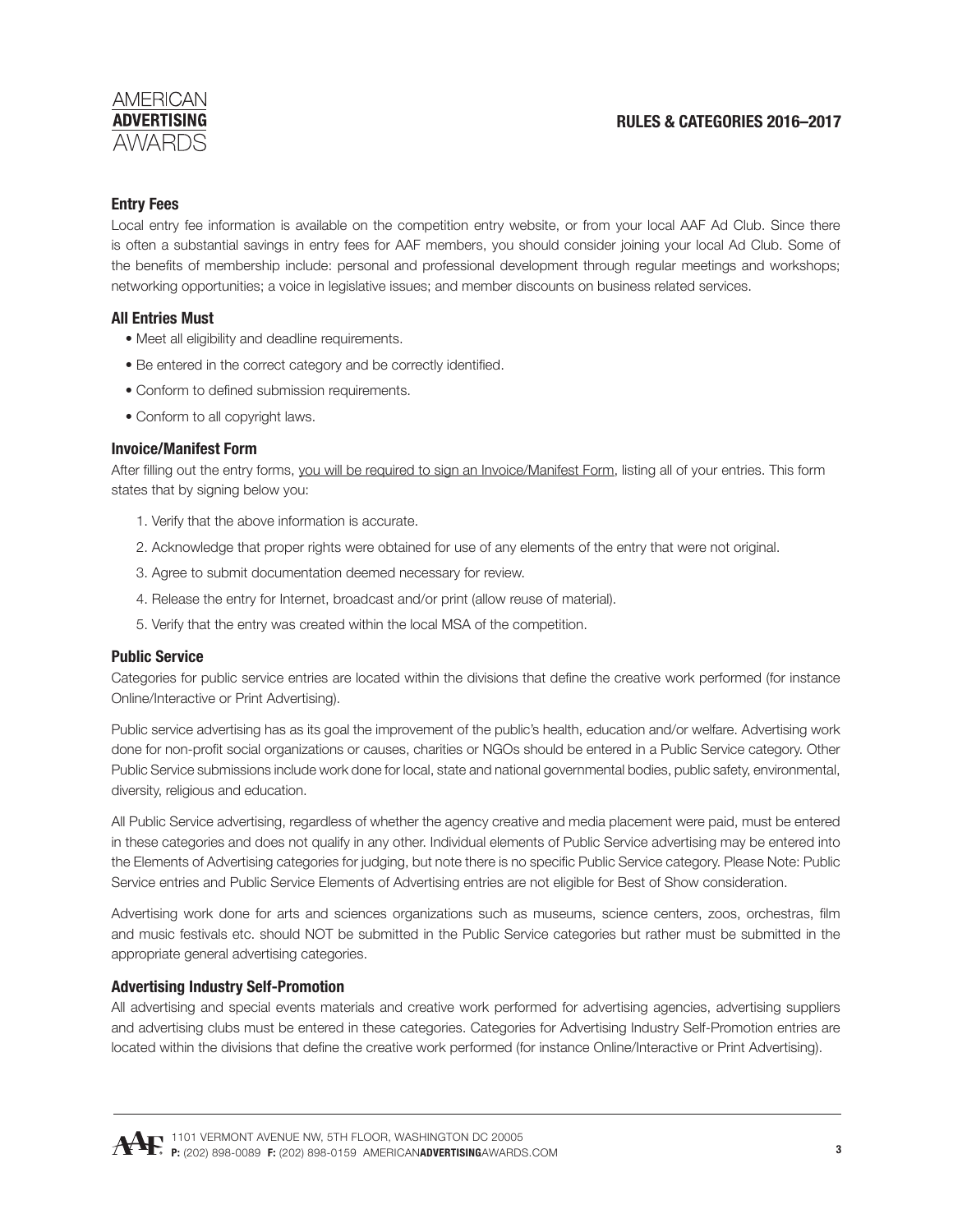

Creative Services and advertising supplier/vendor ads created by, or for, an agency that advances the agency's or supplier/ vendor's cause (new client acquisition, client retention, education, holiday cards, moving announcements, etc.). Includes, but is not limited to: agencies, design studios, freelancers, graphic designers, interactive developers, writers, illustrators, paper companies, advertising specialty companies, printers, photographers, marketing and public relations consultants or firms, talent agencies, individual actors/actresses/models, video/film and audio production companies.

Entries submitted in advertising industry self-promotion are not eligible in other categories. Individual elements of Advertising Industry Self-Promotion may be entered into the Elements of Advertising categories for judging, but note there is no specific Advertising Industry Self-Promotion category. Please Note: Advertising Industry Self-Promotion entries and Advertising Industry Self-Promotion entries in Elements of Advertising are NOT eligible for Best of Show consideration.

#### **Entry Submission**

Physical entries must be placed inside an appropriately-sized envelope. The national American Advertising Awards Committee (N3AC) recommends transparent, plastic envelopes found in most office supply stores and catalogs. Manilatype envelopes may also be used. Please consult with your local club for physical entries as specifications may vary.

If a transparent plastic envelope is used, insert two copies of the entry form securely inside the envelope behind the physical entry. The entry (creative work) should be facing or readable from one side and the entry form facing or readable from the other. Firmly affix the entry number to the BACK of every piece in the entry (use removable entry number tabs from the bottom of printable entry form).

If a manila-type envelope is used, spray-mount the entire entry form and attach to the front of the envelope. Insert a second copy of the entry form inside the envelope. Also firmly affix the entry number to the BACK of every piece in the entry (use removable entry number tabs from the bottom of printable entry form).

If a three-dimensional (3-D) item is small enough, it should be placed inside an envelope, as described above. The entry number label should be securely attached to the bottom of the entry. Insert two copies of the entry form inside the envelope. (If the entry is likely to tear the envelope when removing and replacing it, choose the method listed below.)

When a three-dimensional (3-D) item is over-sized and too large to fit inside an envelope, enclose the item inside an appropriately-sized box. Secure the entry number to the top of the box in the upper right hand corner. An entry number label should be affixed to the bottom of the piece for identifying. Spray-mount the entry form to the bottom of the box and place a second copy of the entry form inside the box.

Campaign entries may be handled in the same manner as above, placing the campaign inside an appropriately sized envelope. Firmly affix the entry number to the BACK of every piece in the entry (use removable entry number tabs from the bottom of printable entry form). Indicate on each label "1 of 2" or "2 of 2," etc. Include an extra copy of the entry form inside the envelope.

All components of Campaign and Integrated Campaign entries must be entered together in an appropriately sized envelope whenever possible. Firmly affix the entry number to the BACK of every piece in the entry (use removable entry number tabs from the bottom of printable entry form). Label each component with an entry number and include the total components for each campaign, (1 of 10, 2 of 10, 3 of 10, etc.).

#### **Entry Identification**

Detach the category and entry number labels from the printable entry form generated when you submitted your entry information online. The entry number must be firmly affixed in the upper right corner on the back of all pieces which are in envelopes. In clear plastic or transparent envelopes, place two copies of the entire entry form into the envelope. Label each

1101 VERMONT AVENUE NW, 5TH FLOOR, WASHINGTON DC 20005 **P:** (202) 898-0089 **F:** (202) 898-0159 AMERICAN**ADVERTISING**[AWARDS.COM](http://www.americanadvertisingawards.com/)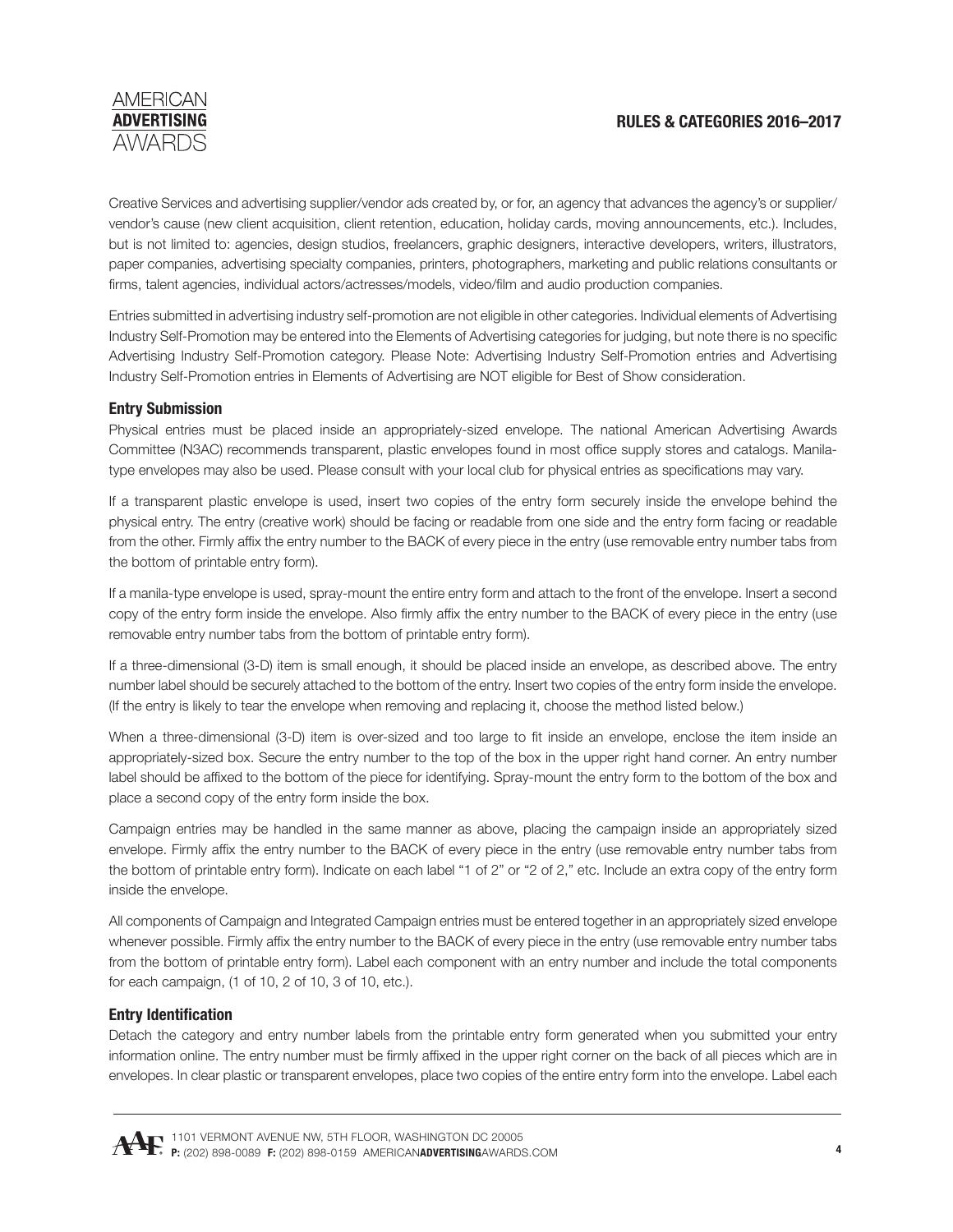

component of an Integrated Campaign in a similar fashion. No information identifying the entrant should appear on the face of an entry, or within the title of video slates or online URLs for digital submissions.

Submission of entries acknowledges the right of the AAF to use them for publication, exhibition and marketing of the American Advertising Awards competition and show.

#### **Campaign Entries**

A SINGLE-MEDIUM CAMPAIGN is no less than two and no more than four total pieces in the entry.

An INTEGRATED CAMPAIGN is defined as a campaign or series of ads, commercials or executions that utilize more than one medium. The American Advertising Awards allows entries in all Integrated Campaign categories to submit up to ten executions for judging. Integrated Campaign entries may be accompanied by a written or digital (video) summary not to exceed 250 words (written) or 3 minutes (digital). Digital summaries must be submitted by uploading the video file during the online entry process.

Failure to adhere to these limitations may result in a portion or all of the noncompliant entry to be removed from judging.

#### **Submission of Digital Entries**

Digital entries in the Professional Division of the American Advertising Awards are described as follows:

- Entries in all Online/Interactive categories (#37–47 and 75)
- Entries in all Film, Video & Sound categories (#48–71)
- Entries in select Elements of Advertising categories (#85–98)

Entry submission in these categories may be made entirely online, including submission of creative assets either via digital file uploads or submission of URLs for judging (carefully follow the submission instructions during the online entry process). Completion of the entry process FOR THESE CATEGORIES ONLY requires only the online portion of the process-no physical work samples or entry forms are required for submission. However, for ALL OTHER CATEGORIES, a physical entry form and physical samples of the creative work suitable for judging must be submitted as part of the entry.

#### **Online/Interactive Advertising**

For Websites and all Online/Interactive entries, submit the URL addresses. For multiple URLs in a campaign category entry, create a webpage that contains each of the individual links and provide the single URL to your newly created page, i.e. http://www.somedomain.com/addy\_entries.html. Do not submit a URL that leads directly to a "swf" file.

Judging of online entries will be done online, using the URL whenever possible. URLs should not require any username or password for access. In cases where this already exists, the entrant should create an independent URL. URLs, banners and menus must not contain any references to the entrant.

#### **Submission of Entries**

Physical submissions are REQUIRED for all entries in the following divisions: Sales & Marketing, Print Advertising, Out-of-Home & Ambient Media, Cross Platform and Categories 79-84 of Elements of Advertising. This includes submission of a physical copy of the creative work—SUITABLE FOR IN-PERSON JUDGING and two printed copies of the entry form. Failure to comply with these guidelines could result in disqualification. Entries and entry fees should be sent to the address indicated by your local Ad Club competition. All entries become the property of your local Ad Club, district, or the AAF and will not be returned. Do NOT send original or irreplaceable artwork. It will NOT be returned.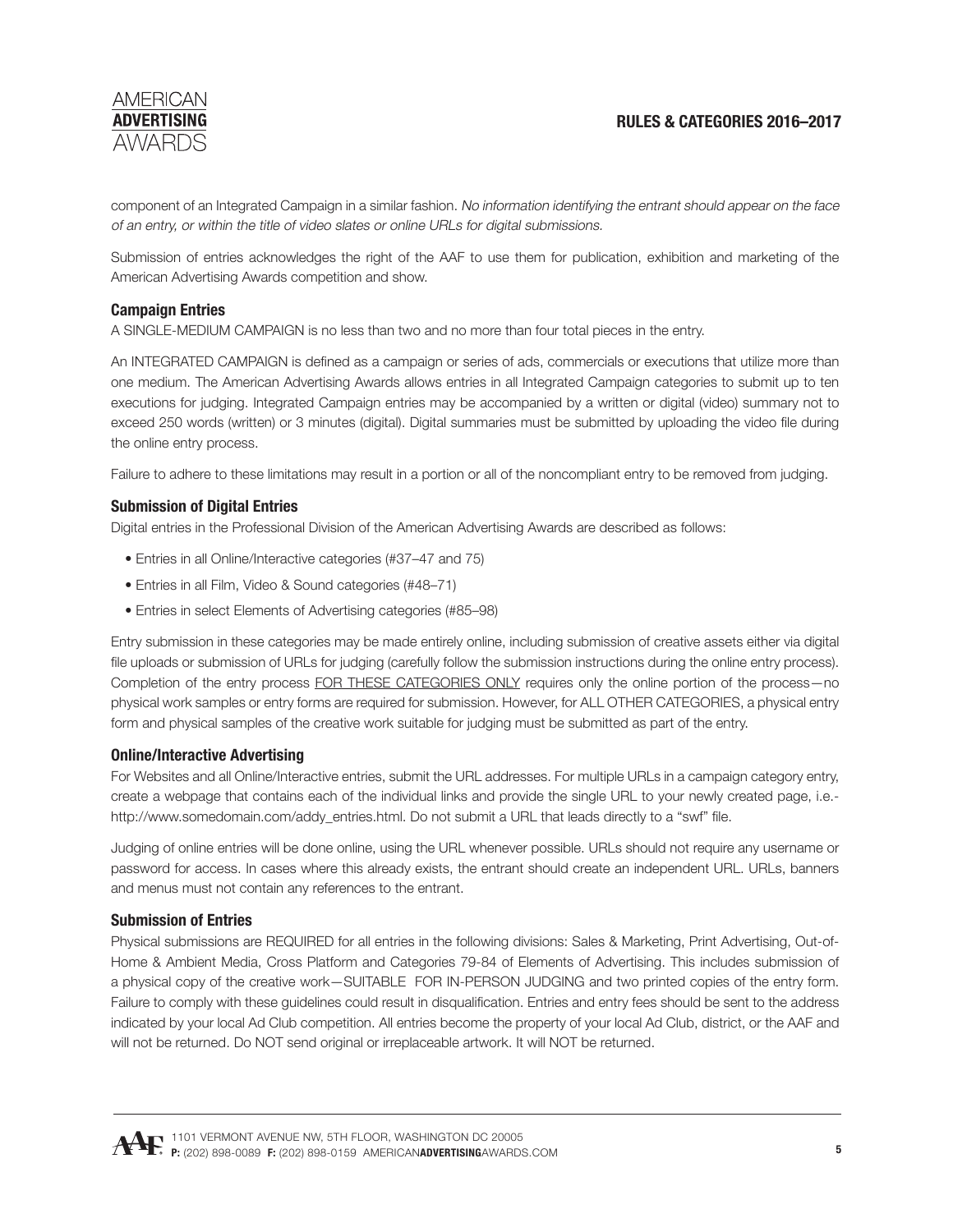# **Forwarding of Winners**

Only work that has won a Gold ADDY or a Silver ADDY in a local Ad Club competition will be eligible for entry into the District competition. Only work that has won a Gold ADDY or a Silver ADDY in a District competition will be eligible for entry into the National American Advertising Awards competition.

#### **Auto-Forwarding**

If your entry wins a Gold ADDY at the local Ad Club competition, it will be automatically forwarded to the district competition with fees paid by the local Ad Club. Should the entry win Gold again at the district level, it will be forwarded to the national competition with fees paid by the district.

If your entry is awarded a Silver ADDY at the local or district level, you have won the right to compete at the next level of competition and may choose to pay the applicable entry fee in order to be forwarded. You will be contacted with information regarding your entries that qualify to be forwarded to the next level of competition, including entry fees, due dates and how to submit payment.

The rules, divisions and categories defined here serve as the official policy for the American Advertising Awards competition and replace all others from previous competitions. The name American Advertising Awards, ADDY and the trophy to which this name refers are protected by a registered trademark owned by the American Advertising Federation. The AAF competition rules, category format and the American Advertising Awards competition name should be used at all levels of the competition.

### **Judging Procedures**

Judging will be conducted in accordance with the guidelines found on the AA[F website](http://www.aaf.org/AAFMemberR/Awards_and_Events/Awards/American_Advertising_Awards/Resources.aspx). Decisions of judges and the N3AC, including eligibility, qualifications and appropriate category placements, are final.

#### **Geographic Considerations**

Entries may be entered into only one local American Advertising Awards competition, which is determined by the location of the agency or company that created the work. In addition, the piece MUST be entered under the Geographic Considerations of the entrant. In Elements of Advertising, entries may only be entered in the CBSA, DMA or MSA in which it was created by the original creator of the work, not the agency or company that commissioned the work. If an affiliated competition does not exist in the CBSA, DMA or MSA, the district will direct the entrant to the nearest affiliated competition. {Although not recommended, the entrant, if other than the agency/creator, may choose to enter the work on behalf of the creator (examples include, but are not limited to: photographers, illustrators, printers, production companies or clients). In this case, the entrant's address will determine into which local show the work is entered. It is important, however, that the parties communicate to ensure the work is entered and eligible in only one market. Should a conflict arise and work is entered without knowledge in two markets, the N3AC defers to the rights of the creator in all cases.}

#### **Special Awards**

Work entered in the Advertising Industry Self-Promotion or Public Service categories is not eligible for Best of Show consideration. The N3AC suggests the creation of local, district and national Special Judges Awards to recognize outstanding achievement in public service advertising.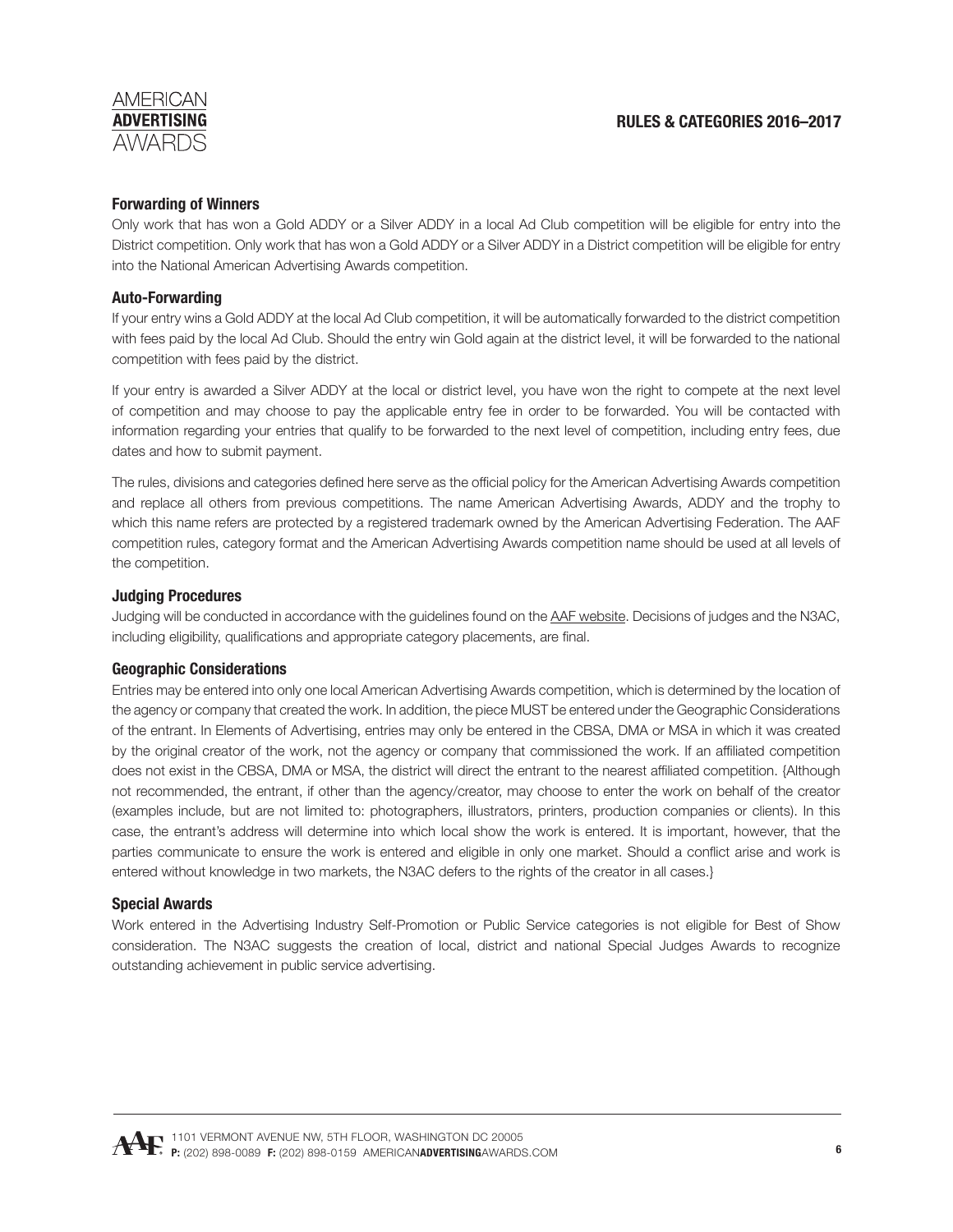

# **Category List**

# **SALES & MARKETING**

**NOTE:** All entries in the Sales & Marketing division must be physically submitted after the conclusion of the online entry process. This includes submission of a physical copy of the creative work—SUITABLE FOR IN-PERSON JUDGING and two printed copies of the entry form. Failure to comply with these guidelines could result in disqualification.

# **SALES PROMOTION**

#### **Product or Service Sales Promotion**

Printed promotional materials for products and services whose distribution comes from means other than traditional mass media

#### 01A Catalog

 A printed piece—usually a booklet, folder or brochure to sell products or services via a "call for action" and a procedure for ordering and/or buying.

#### 01B Sales Kit or Product Information Sheets

 An informational package (folder, binder, envelope, box, etc.), usually with multiple inserts/sheets designed to advance the sale of a product/service and could include: the entire sales kit, container and inserts; the container wrapping itself; or one or more of the sales sheets, minus the container. If you enter a piece in this category, you may not enter it in the Brochure category (7 A or B). If there are additional pieces included to make a brochure a sales kit, then it can be entered into both.

#### 01C Menu

A list of options available to a diner, shopper, etc.

# 01D Campaign

2–4 pieces may be submitted from work that qualifies in categories 01A, 01B and/or 01C.

#### **Packaging**

All product packaging.

#### 02A Single Unit

#### 02B Campaign

2–4 pieces may be submitted from work that qualifies in category 02A.

#### **Point of Purchase**

Promotional advertising or display unit that attends the product or service at the specific sale location.

#### 03A Counter Top

 A POP piece that requires additional support or elevation for proper product or service presentation, including product hangtags.

#### 03B Free Standing

Self-contained unit or device that requires no additional support or elevation for proper product or service presentation.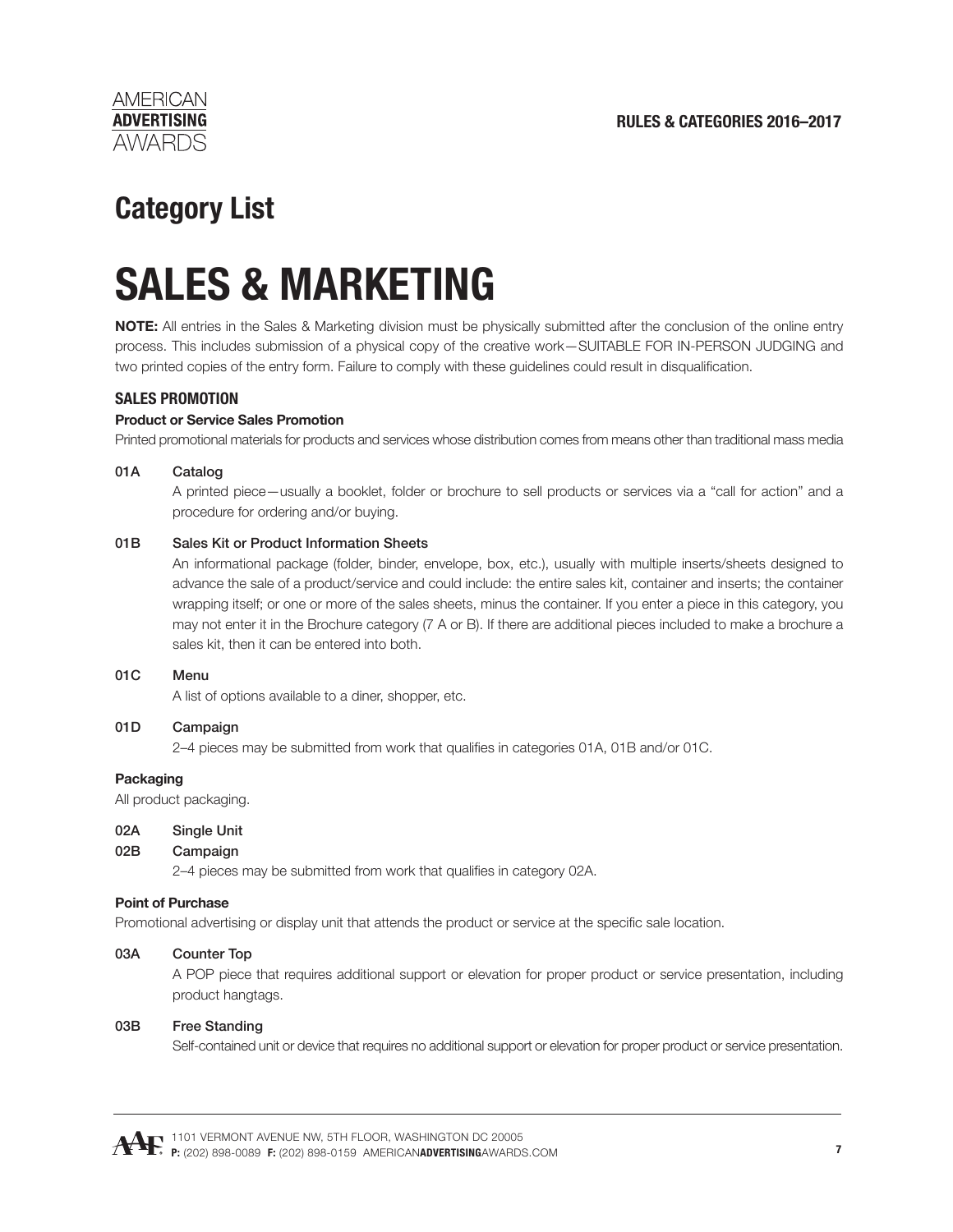

#### **COLLATERAL MATERIAL**

#### 04 Stationery Package—Single or Multiple Pieces

Stationery entries in this category may contain one or more pieces of letterhead, envelope and/or business cards.

#### 05 Printed Annual Report

Yearly communications piece, usually with financial data, intended primarily for stockholders or members as a statement or record of a company's or organization's annual performance or status. Digital annual reports should be entered in category 44—Digital Publications.

#### **Printed Newsletter**

#### 06A Single Newsletter

 A printed editorial communications device (single or multiple page), including house magazines, published more than twice a year, with distribution to a specific audience (usually internal) including news or updated information. Newsletters for Public Service and Industry Self Promotion should not be entered here, but into their respective categories. Digital newsletters should be entered in Category 44–Digital Publications.

#### 06B Campaign

2–4 pieces may be submitted from work that qualifies in category 06A. Editions submitted must all be distributed to the same audience. Digital newsletters should be entered in Category 44–Digital Publications.

#### **Brochure**

#### 07A Single Unit

 Multiple page/panel piece (usually bound/folded) that advertises, presents and/or describes the advantages, capabilities, worth and/or reasons to buy a product or service. If you enter a piece in this category, you may not enter it in the Sales Kit category (1B) without the appropriate sales information. Digital brochures should be entered in Category 44–Digital Publications.

#### 07B Campaign

 2–4 brochures may be entered for the same product, service and/or brand. Digital brochures should be entered in Category 44–Digital Publications.

#### **Publication Design**

Layout and design of the interior and/or exterior of a magazine or book

#### 08A Cover

Layout & design of the front exterior of a magazine or book

#### 08B Editorial Spread or Feature

 One editorial spread or feature per entry. Not intended for submission of entire book or magazine. Entire publications should be entered into the Magazine Design (08D) or Book Design (08E) categories.

#### 08C Cover/Editorial Spread or Feature—Series

2–4 pieces may be submitted from work that qualifies in categories 08A and/or 08B.

#### 08D Magazine Design

Entire magazine design from cover-to-cover.

#### 08E Book Design

Entire book design from cover-to-cover.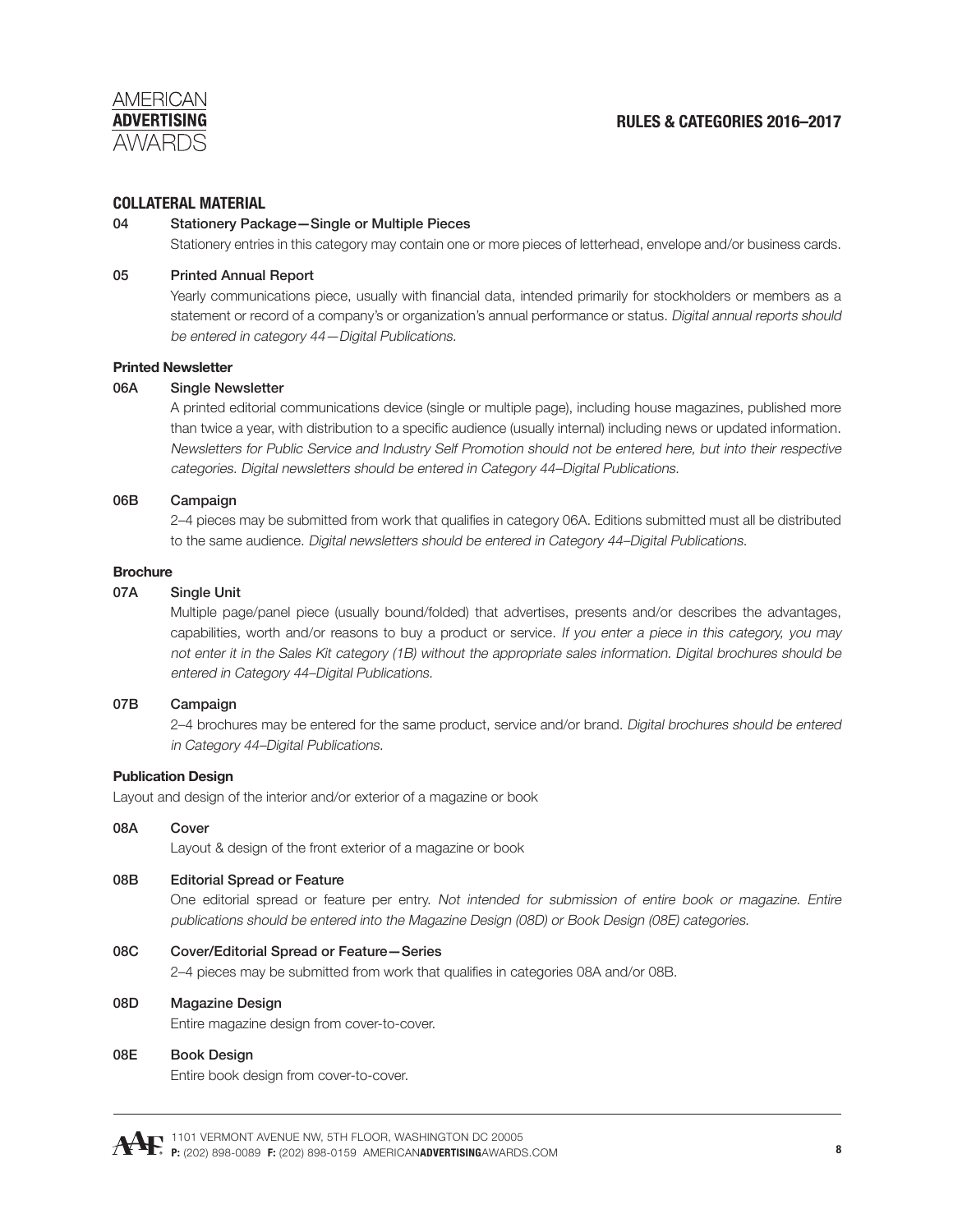# **RULES & CATEGORIES 2016–2017**

#### **Special Event Material**

Promotional and/or informational items, usually relating to a specific event/affair at a given location, date, time, etc. This category does not include Advertising Industry Self Promotion or Public Service They must be entered in their respective categories.

#### 09A Card, Invitation, Announcement—Single Unit

#### 09B Card, Invitation, Announcement—Campaign

2–4 pieces may be submitted from work that qualifies in category 09A.

#### **DIRECT MARKETING**

Anything that is mailed via USPS or delivered via special courier (private, FedEx, etc.) with the purpose of eliciting, provoking or effecting a consumer reaction (response card, phone number to call, order form, sale/event dates, etc.) should be entered in the appropriate direct marketing categories. Mere mailing of a piece does not necessarily make it direct marketing. The method of shipment (self-mailer indicia, envelope, etc.) MUST be evident and included with the entry.

#### **Direct Mail**

#### 10A Flat—Single Unit

Any printed sheet or sheets, flat, folded or bound printed material that has been mailed as part of an advertising or promotional effort. The method of shipment, (box, envelope, etc.), MUST be evident and included with the entry.

#### 10B Flat—Campaign

2–4 pieces may be submitted from work that qualifies in category 10A.

#### 10C 3D / Mixed—Single Unit

 Includes single or multiple pieces, and the container and its contents. Dimensional also includes "pop-ups" that might mail flat, but take on dimension in their final forms. Entries typically include some element/item (other than paper) as part of the marketing message (premium item, baseball, ink pen, etc.) which is included as PART of the message. The method of shipment, (box, envelope, etc.), MUST be evident and included with the entry.

#### 10D 3D / Mixed—Campaign

2–4 pieces may be submitted from work that qualifies in category 10C.

# **Specialty Advertising**

#### 11A Apparel

Clothing and/or promotional apparel with an advertising message, such as shirts, caps and jackets.

#### 11B Other Merchandise

Specialty and/or promotional products with advertising messages, including: pens, bumper stickers, umbrellas, paper weights, etc. that are created to promote a company, corporate image, brand or event.

#### 11C Campaign

2–4 pieces may be submitted from work that qualifies in categories 11A and/or 11B.

#### **PUBLIC SERVICE**

(See public service advertising guidelines above)

#### **Public Service Collateral**

#### 12A Brand Elements

Stationery, logo, invitations, POS materials, newsletters etc.

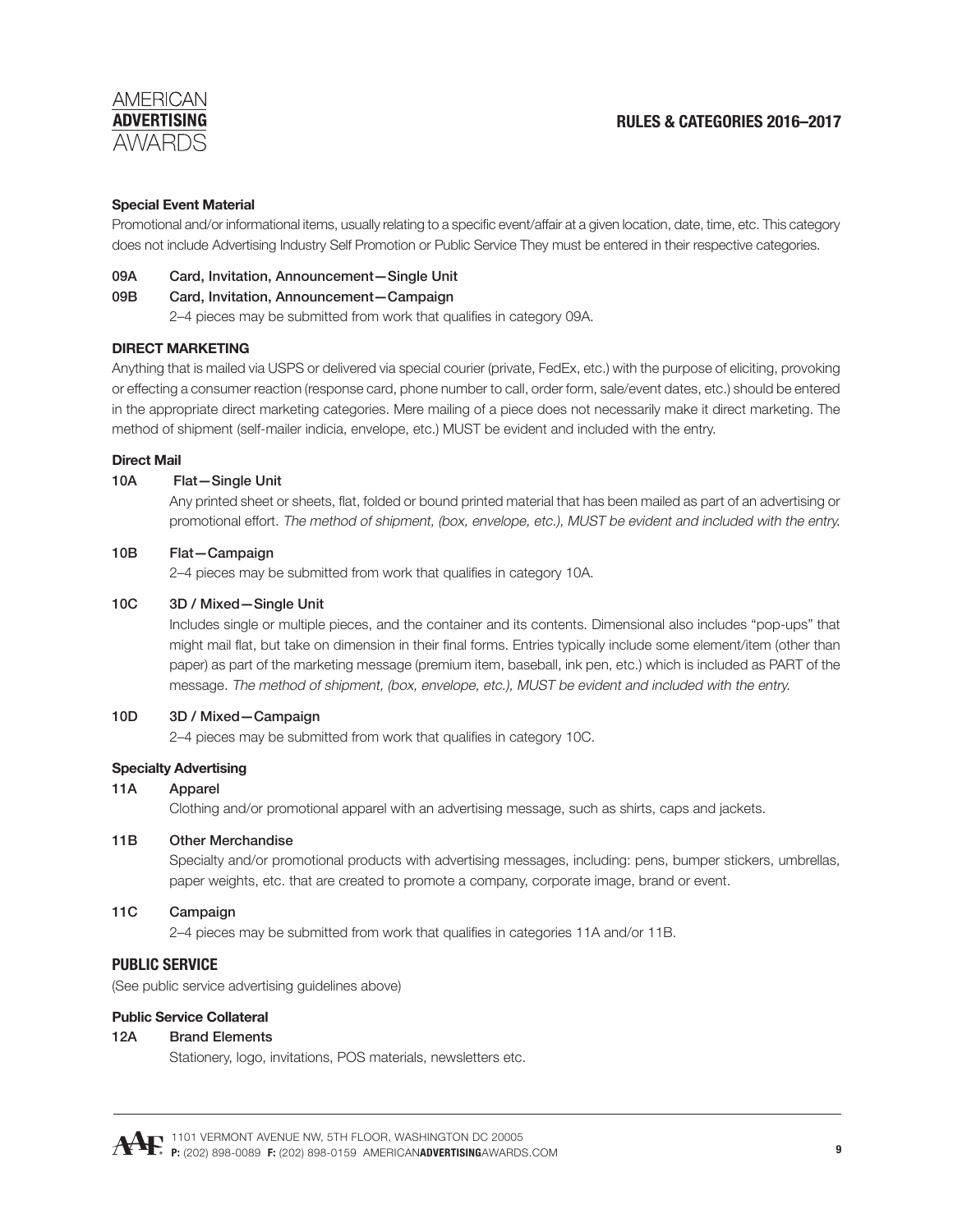

#### 12B Annual Report (printed or digital)

Yearly communications piece, usually with financial data, intended primarily for stockholders or members as a statement or record of a company's or organization's annual performance or status.

#### 12C Brochure/Sales Kit

All public service sales kits, information sheets and brochures.

#### **Public Service Direct Marketing & Specialty Advertising**

13A Single Unit

Public Service direct marketing, direct mail or specialty advertising.

# 13B Campaign

2–4 pieces may be submitted from work that qualifies in category 13A.

### **ADVERTISING INDUSTRY SELF-PROMOTION**

#### **Collateral**

#### 14 Brand Elements

 Advertising Industry Self-Promotion stationery, logo, invitations, point-of-sales materials, newsletters, sales kits, brochures etc

#### 15 Direct Marketing & Specialty Advertising (printed or digital)

Advertising industry self-promotion direct marketing, direct mail and specialty advertising.

#### 16 Special Event Materials (printed or digital)

Advertising industry self-promotion special event materials, including cards, invitations or announcements.

# **PRINT ADVERTISING**

**NOTE:** All entries in the Print Advertising division must be physically submitted after the conclusion of the online entry process. This includes submission of a physical copy of the creative work—SUITABLE FOR IN-PERSON JUDGING and two printed copies of the entry form. Failure to comply with these guidelines could result in disqualification.

#### **MAGAZINE ADVERTISING**

Advertising that appears in periodic (annually, bi-annually, quarterly, monthly, weekly etc.) publications. Circulation/ distribution can be intended for the general public (Consumer) or an industry target audience (Trade).

#### **Magazine Advertising**

- 17A Full Page Or Less—Single Unit
- 17B Spread, Multiple Page or Insert
- 17C Campaign

2–4 pieces may be submitted from work that qualifies in categories 17A and/or 17B.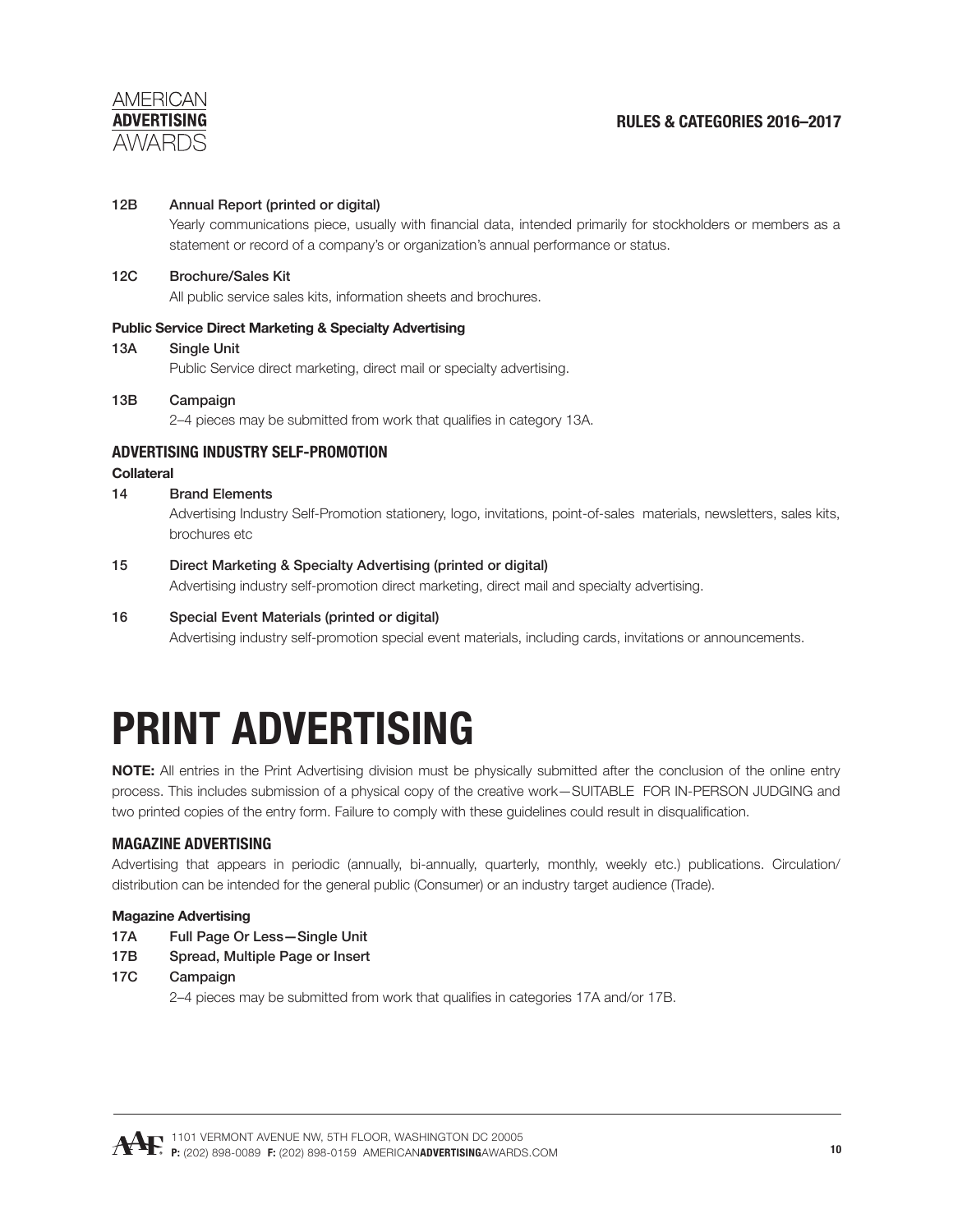# **RULES & CATEGORIES 2016–2017**

### **MAGAZINE SELF-PROMOTION**

Any advertisement which appears in a magazine, promoting that magazine.

#### **Magazine Self-Promotion**

- 18A Single Unit—Any Size
- 18B Campaign

2–4 pieces may be submitted from work that qualifies in category 18A.

### **NEWSPAPER ADVERTISING**

Advertising that is placed/run in publications whose primary purpose is to inform the public about current events or issues on a daily or weekly schedule.

#### **Newspaper Advertising**

19A Fractional Page—Single Unit

Newspaper ad that fills less than a full page, regardless of newspaper size/format (tabloid, broadsheet, etc).

#### 19B Full Page—Single Unit

Ad that fills an entire page regardless of newspaper size/format (tabloid, broadsheet, etc).

#### 19C Spread or Multiple Page—Single Unit

Newspaper advertising sections, etc.

#### 19D Specialty Advertising—Single Unit

 Any advertising delivered via newspaper. Could include die cuts, mini booklets, magnets, "post-it" promotions, calendars, flat sample packs, poly bags and wrappers.

#### 19E Campaign

2–4 pieces may be submitted from work that qualifies in categories 19A, 19B, 19C and/or 19D.

# **NEWSPAPER SELF-PROMOTION**

#### **Newspaper Self-Promotion**

Any advertisement which appears in a newspaper, promoting that newspaper.

#### 20A Single Unit—Any Size

#### 20B Campaign

2–4 pieces may be submitted from work that qualifies in category 20A.

#### **BRANDED CONTENT & ENTERTAINMENT**

Original content that may or may not directly promote the brand or product, but is created on behalf of the brand. Any branded content and/or branded entertainment placed or appearing in print media.

#### 21 Branded Content & Entertainment—Any Print Medium

Any branded content and/or branded entertainment placed or appearing in print media

#### **PUBLIC SERVICE**

(See public service advertising guidelines on pages 9–10)

#### 22 Public Service Print Advertising

Public service advertisement placed in any print medium.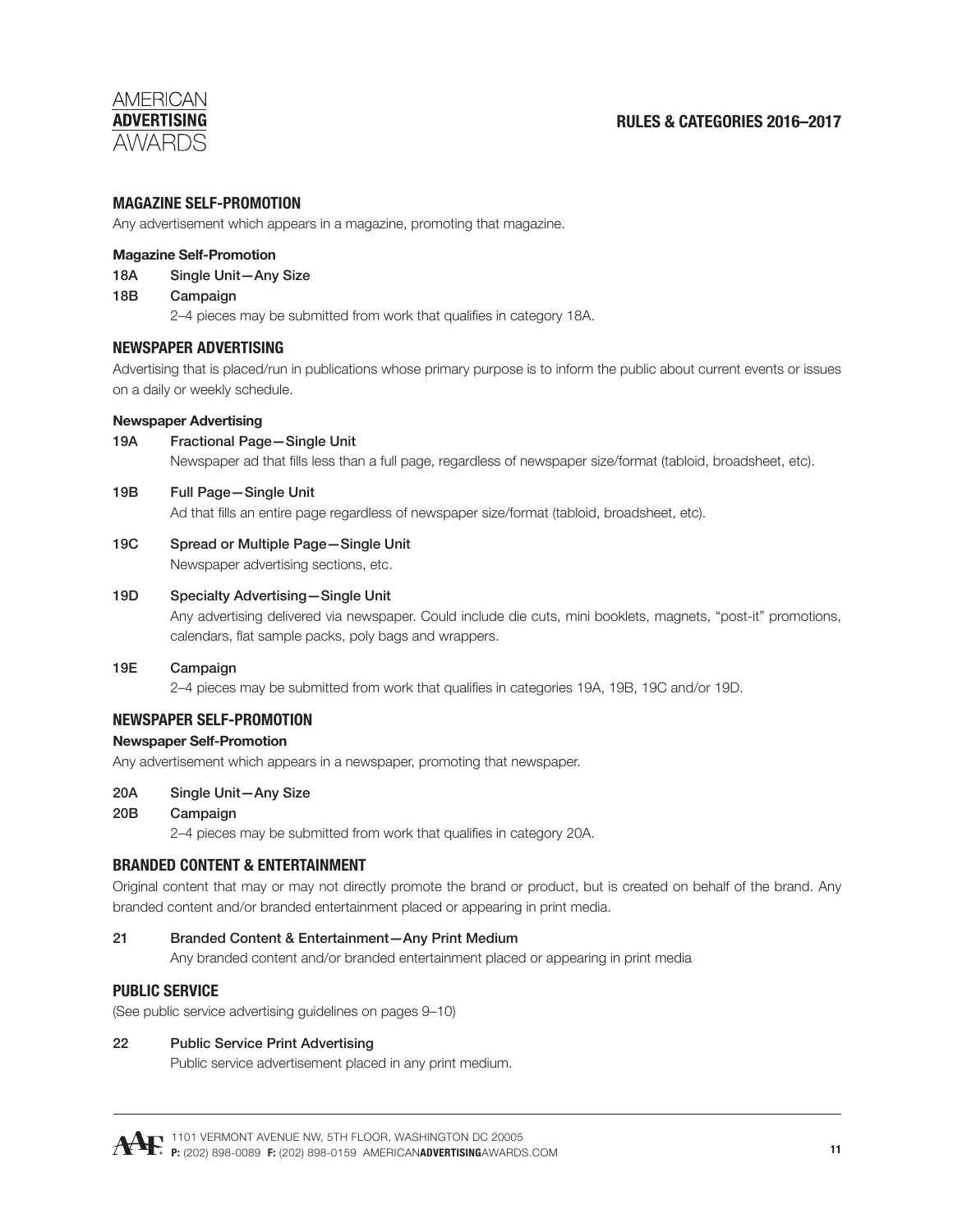

#### **ADVERTISING INDUSTRY SELF-PROMOTION**

23 Advertising Industry Self-Promotion—Print Advertising Self-Promotion Advertising created by an advertising industry entity for any print medium.

# **OUT-OF-HOME & AMBIENT MEDIA**

**NOTE:** All entries in the Out-of-Home & Ambient Media division must be physically submitted after the conclusion of the online entry process. This includes submission of a physical copy of the creative work—SUITABLE FOR IN-PERSON JUDGING and two printed copies of the entry form. Failure to comply with these guidelines could result in disqualification.

# **AMBIENT MEDIA**

### **Guerrilla Marketing**

Formerly known as a form of "non-traditional advertising" guerrilla marketing is an unconventional way of performing advertising and/or promotional activities. Guerrilla Marketing entries must be accompanied by proof of usage. Entries in this category should be accompanied by a written or digital (video) summary not to exceed 250 words (written) or 3 minutes (video). Digital summaries must be submitted by uploading the video file via the American Advertising Awards online entry software.

#### 24A Single Occurrence

#### 24B Campaign

2–4 pieces may be submitted from work that qualifies in category 24A.

#### **Installations**

Design and build-out of temporary or permanent branded environment. Examples might include kiosk, art exhibition, trade show exhibit or retail store. Entries in this category may be accompanied by a written or digital (video) summary not to exceed 250 words (written) or 3 minutes (video). Digital summaries must be submitted by uploading the video file via the American Advertising Awards online entry software.

#### 25A Single Installation

25B Multiple Installations

2–4 pieces may be submitted from work that qualifies in category 25A.

#### **Events**

Event execution (not architecture—see Installation). Entries in this category may be accompanied by a written or digital (video) summary not to exceed 250 words (written) or 3 minutes (video). Digital summaries must be submitted by uploading the video file via the American Advertising Awards online entry software.

#### 26A Single Event

# 26B Multiple Events

2–4 pieces may be submitted from work that qualifies in category 26A.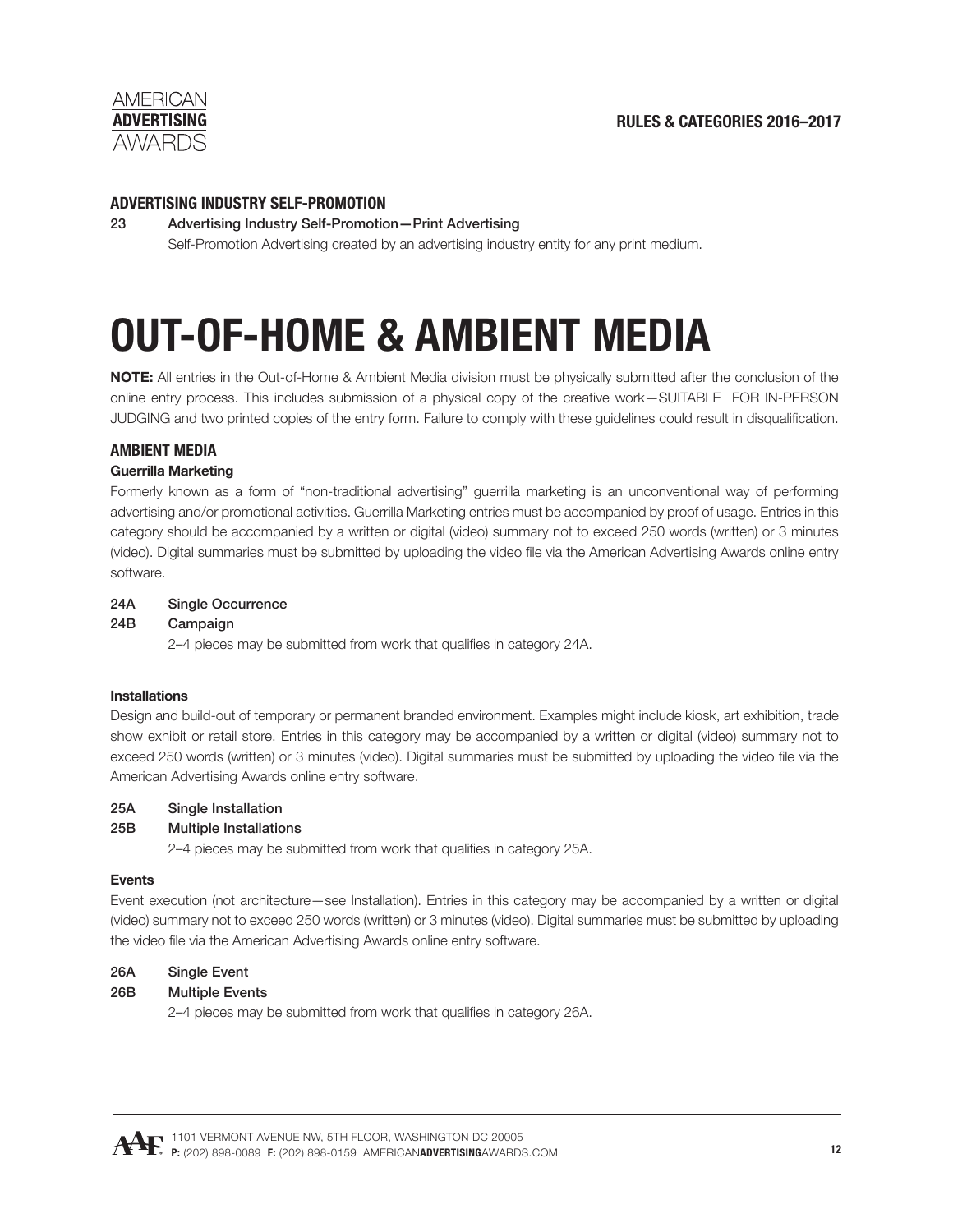# **RULES & CATEGORIES 2016–2017**

# **OUT-OF-HOME**

#### **Poster**

A single sheet, advertising or promotional piece intended for mounting and display for a product, service or event. Does not include point-of-purchase materials, nor any outdoor signage.

#### 27A Poster—Single Unit

#### 27B Poster—Campaign

2–4 pieces may be submitted from work that qualifies in category 27A.

#### **Outdoor Board**

The outdoor display of advertising messages, notices or events, commonly associated with standardized wooden or metal structures, that are delivered to mass (outdoor) audiences on sidewalks, streets, roadways, etc.

#### 28A Flat—Single Unit

28B Super-sized, Extension/Dimensional, Digital or Animated—Single Unit

#### **Mass Transit/Airlines**

#### 29A Interior—Single

Advertising placed inside any public transit vehicle.

#### 29B Exterior—Single

 Advertising placed on the exterior surface of any vehicle, including public transit, corporate vehicles etc. Bus wraps, and all other exterior vehicle signage, as well as bus shelter ads should be entered here.

#### **Site**

Interior or exterior signage that is restricted to public venues such as malls, airports, train/bus stations, places of business, stadiums, arenas etc. Does not include posters described in category #27, or signage in the outdoor or transit categories.

#### 30A Interior—Single

Interior signage, animated or static placed in airports, malls, transit stations, places of business.

#### 30B Large Venue—Single

 Any signage, animated or static placed in stadiums and arenas. Examples could include branded scoreboard animations, branded games, sponsor signage etc

#### 31 Out-Of-Home Campaign

2–4 pieces may be submitted from work that qualifies in categories 28A-30B.

#### **Out-Of-Home Self-Promotion**

Advertising for an out of home company appearing on that company's out of home media.

#### 32A Single Unit

#### 32B Campaign

2–4 pieces may be submitted from work that qualifies in category 32A.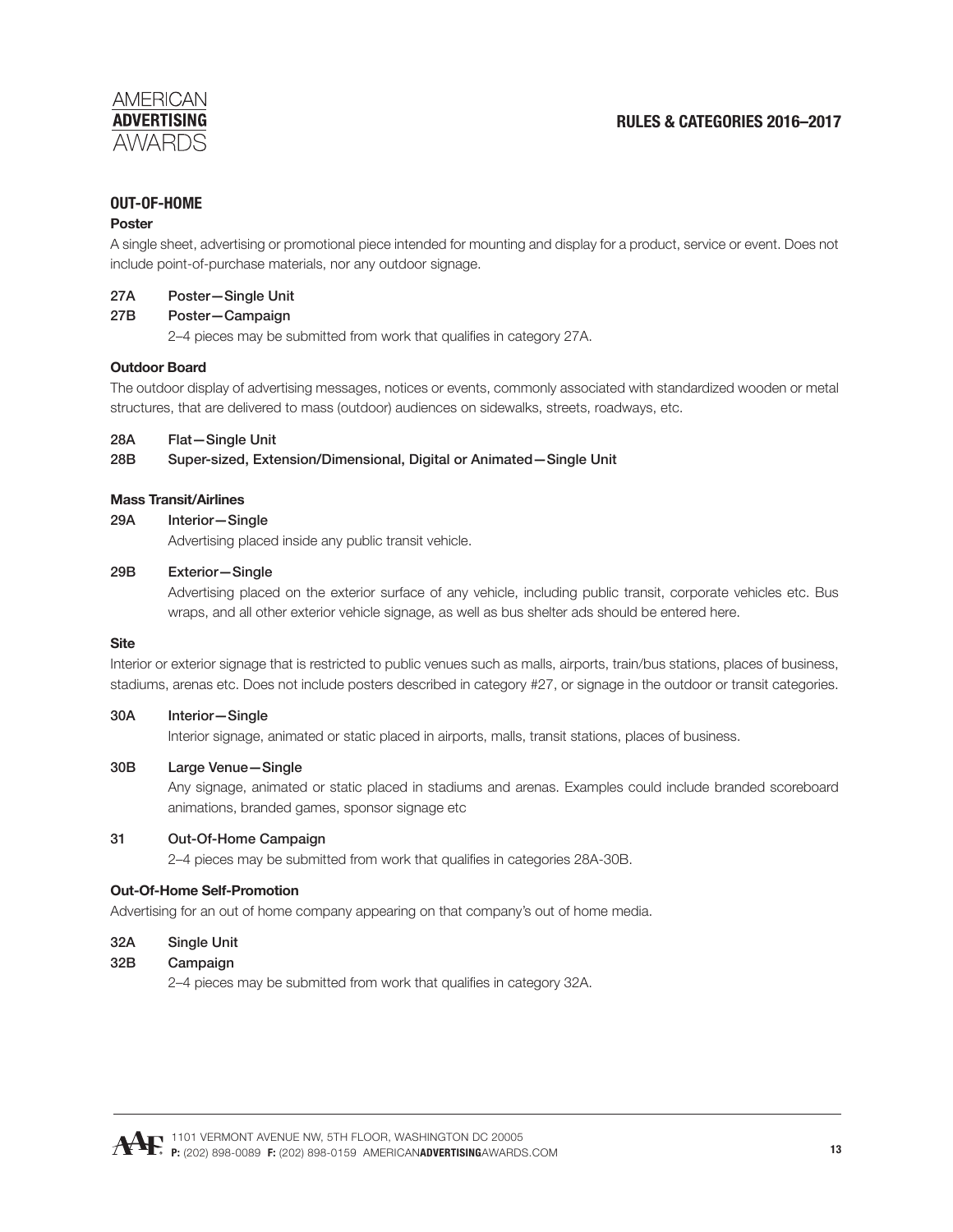# **RULES & CATEGORIES 2016–2017**

### **PUBLIC SERVICE**

(See public service advertising guidelines on pages 9–10)

#### **Public Service Out-Of-Home**

#### 33A Poster

Any public service poster.

# 33B Out-Of-Home Any public service out of home advertising.

# 33C Campaign

2–4 pieces may be submitted from work that qualifies in categories 33A or 33B.

#### **Public Service Ambient Media**

#### 34A Single Occurance

Any public service ambient media, including guerrilla marketing, installations and events.

#### 34B Campaign

2–4 pieces may be submitted from work that qualifies in category 34A.

#### **ADVERTISING INDUSTRY SELF-PROMOTION**

# 35 Advertising Industry Self-Promotion Out-Of-Home Any public service out of home advertising, including outdoor boards, transit advertising and posters

#### 36 Advertising Industry Self-Promotion Ambient Media

Any advertising industry self-promotion ambient media, including guerrilla marketing, installations and events.

# **ONLINE/INTERACTIVE**

**NOTE:** Entries for categories within the Online/Interactive division do not require physical submission. Judging of these entries will be done online, using the digital content provided via URL during the online entry process.

#### **WEBSITES**

#### **Websites**

37A Consumer

Any website created primarily for consumer use

#### 37B B-to-B

Any website created primarily for business-to-business commerce

#### 37C Microsites

 Any web page or series of pages that are a part of a larger website but intended to feature specialized information. Although a microsite may have a unique message or purpose, it should support the overall parent website. Does not include animated movies or intros, which should be entered in Elements of Advertising. When entering a microsite, indicate the direct URL of the microsite, not the main site URL of which the micro is a part.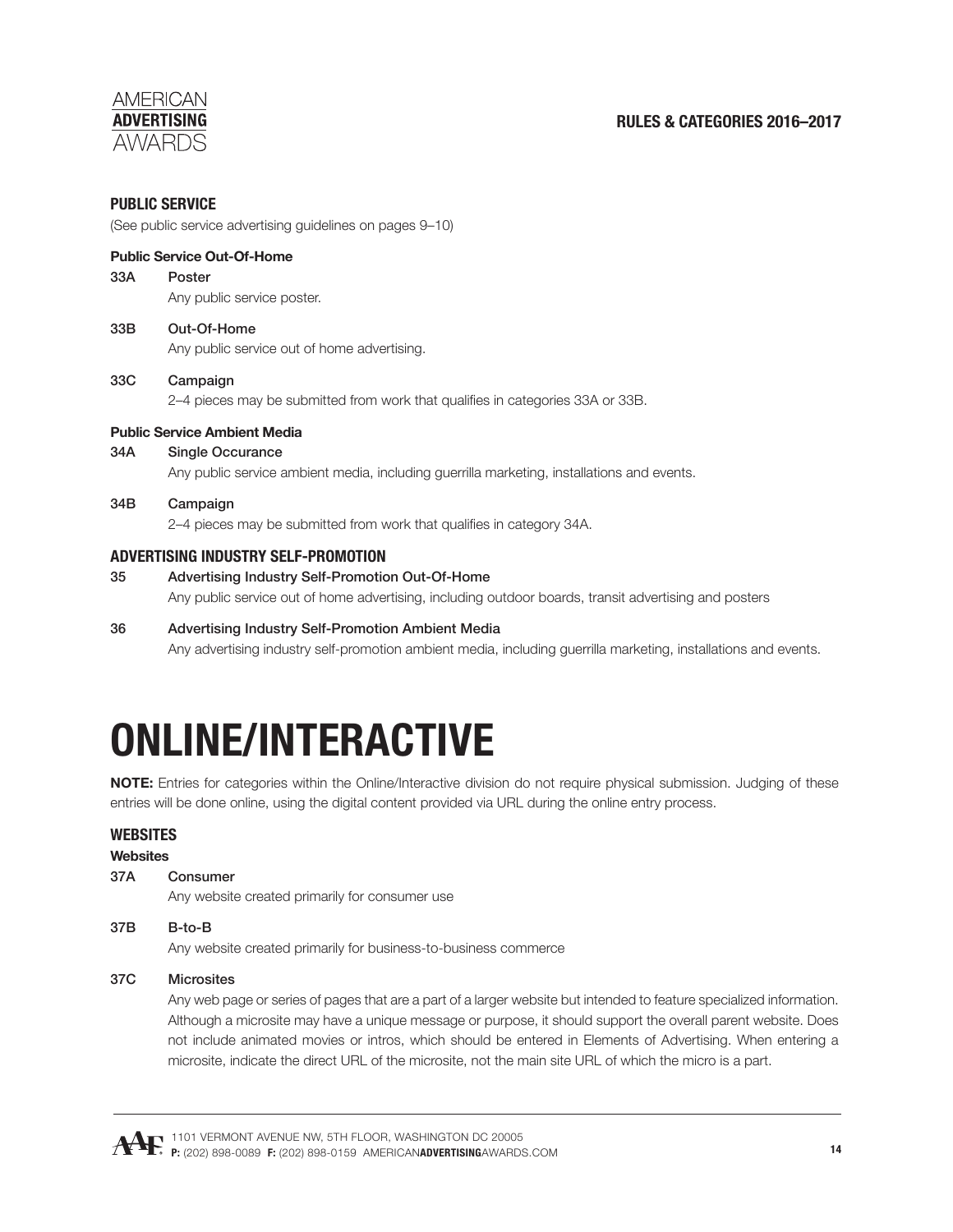# **SOCIAL MEDIA**

#### **Social Media**

#### 38A Single Execution

 Single creative execution of brand advertising, marketing or promotion that appeared in social media. The same execution may have appeared on one or multiple platforms, but only one entry is required.

#### 38B Campaign

 Creative executions of brand advertising, marketing and/or promotion across social media. The campaign may have appeared on one or multiple platforms. 2–4 pieces may be submitted from work that qualifies in category 38A.

# **APPS**

#### **Apps**

Apps must advertise a product or service. Apps will be judged using a digital (video) summary of 3 minutes or less, which must be digitally uploaded by the entrant (not via URL). This summary should describe and demonstrate the design and functionality of the app as well as the most important user benefits and attributes of the app. Judges will not be given access to the app itself.

#### 39A Mobile App

Interactive mobile apps for tablets, smartphones and wearable devices.

#### 39B Website Based App

Interactive apps for desktop and laptop-based web browsers.

39C Games

Online/interactive games.

#### 39D Tools & Utilities

Interactive applications regardless of the device or interface such as screensavers, widgets etc.

# **ADVERTISING & PROMOTION**

40 Web Banner Ad or Website Takeover

#### 41 Campaign

2–4 pieces may be submitted from work that qualifies in category 40.

#### 42 Email

Single or multiple (campaign) email occurrences.

#### **BLOGS & DIGITAL PUBLICATIONS**

#### 43 Blogs

Eligible blog content must support a brand or advertise a product or service.

#### 44 Digital Publications

 Online publication (single or multiple occurrence) in support of a brand, such as annual reports, magazines, newsletters or books.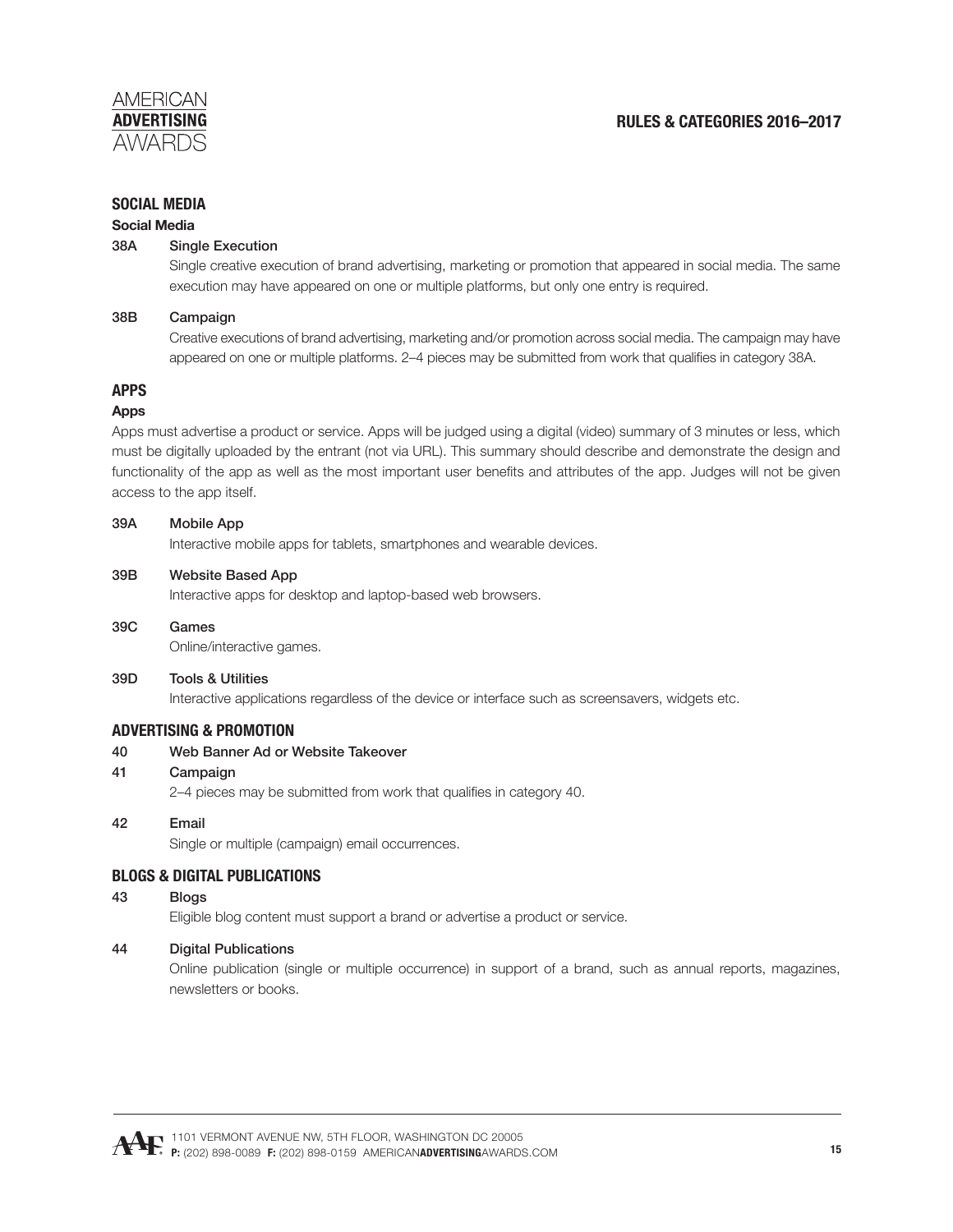

# **BRANDED CONTENT & ENTERTAINMENT**

#### 45 Branded Content & Entertainment for Online/Interactive

 Original content that may or may not directly promote the brand or product, but is created on behalf of the brand. Branded Content or Branded Entertainment for any online/interactive category, excluding Online Film, Video & Sound, which should be entered in Category 58A or 58B.

# **PUBLIC SERVICE**

(See public service advertising on pages 9–10)

#### 46A Public Service Online/Interactive

 Single public service entries for Online/Interactive - excluding Public Service Online Film, Video & Sound which should be entered in category 68.

46B Public Service Online/Interactive Campaign 2–4 pieces may be submitted from work that qualifies in category 46A.

### **ADVERTISING INDUSTRY SELF-PROMOTION**

#### 47 Advertising Industry Self-Promotion Online/Interactive

 Single Advertising Industry Self-Promotion entries for Online/Interactive - excluding Online Film, Video & Sound, which should be entered in Category 71.

# **FILM, VIDEO & SOUND**

**NOTE:** Entries for categories within the Film/Video & Sound division do not require physical submission. Judging of these entries will be done using the digital content provided via URL or uploaded during the online entry process.

#### **RADIO ADVERTISING**

Radio advertising is defined as commercial audio (only) messages conveyed to the prospective/target consumer public by the seller of a product or service via mass media transmission. Commercial messages which appear on digital streaming or satellite radio services such as Pandora, Spotify or SiriusXM should be entered in the Regional/National Radio categories.

Within the radio category, commercials aired on stations in more than one market or "metro" (even if placed on only one station in each of two "metros") do not qualify as "local." Any time a commercial extends past one "metro" (two or more), it is defined as regional/national and must be entered accordingly. 2–4 commercials for the same client, with a common theme that are placed in one market only (no more than one "metro") are considered a campaign. If placed in two different markets, they do not qualify as a local campaign.

#### **Radio Advertising / Local**

A local radio commercial is one that is broadcast on the station(s) of one market (no more than one "metro"). Radio commercials broadcast on stations in more than one "metro" (even if placed on only one station in each of two "metros") do not qualify as "local."

#### 48A Single Spot :30 seconds or less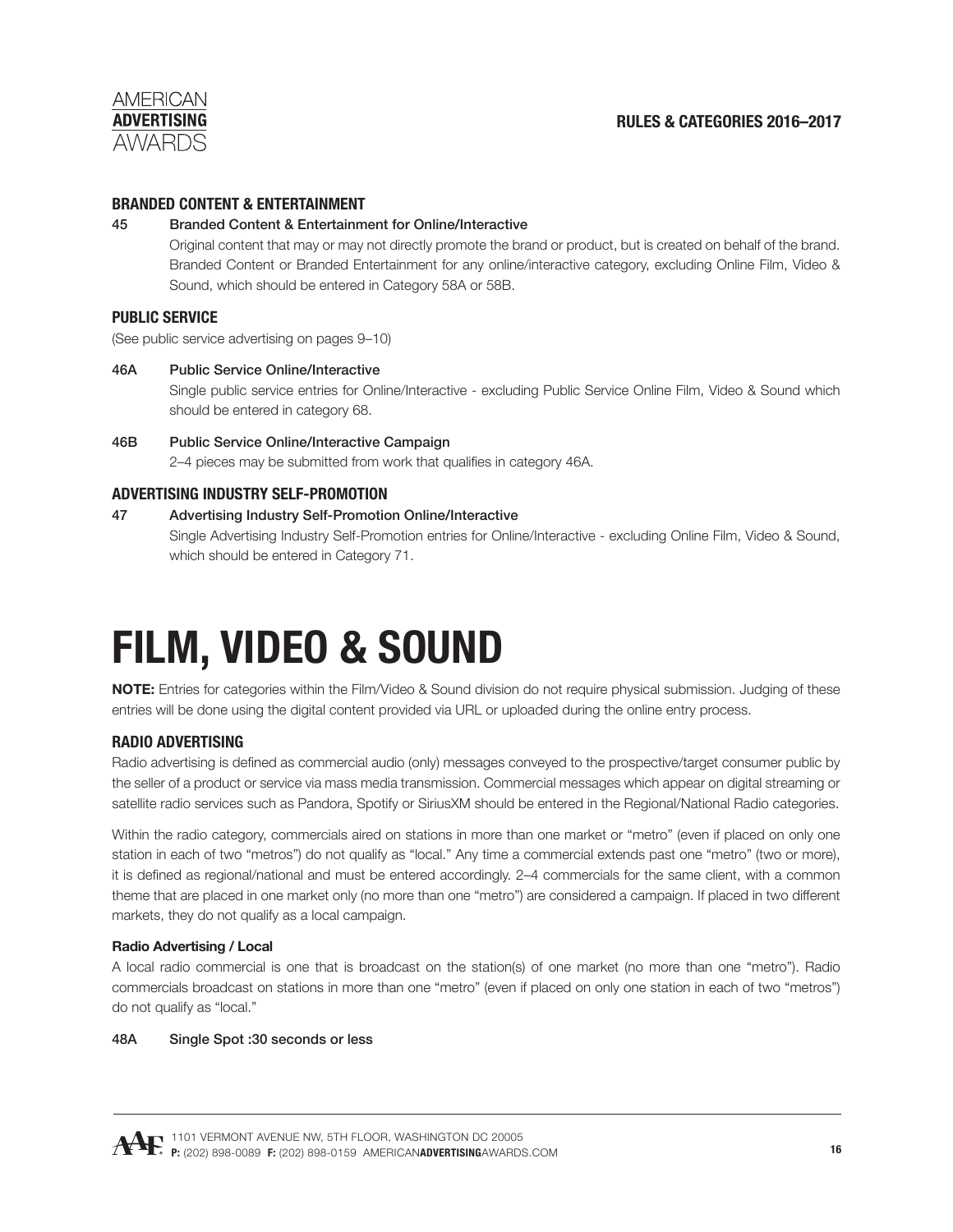

#### 48B Single Spot more than :30 seconds

#### 48C Campaign

2–4 pieces may be submitted from work that qualifies in categories 48A and/or 48B.

#### **Radio Advertising—Regional/National**

A single radio commercial that is broadcast in two or more markets (metros), or on national radio networks or streaming outlets.

#### 49A Single Spot :30 seconds or less

49B Single spot more than :30 seconds

#### 49C Campaign

2–4 pieces may be submitted from work that qualifies in categories 49A and/or 49B.

#### **RADIO SELF-PROMOTION**

#### **Radio Self-Promotion**

Any advertisement which appears on a radio station or outlet, promoting that station.

#### 50A Single Spot—Any Length

#### 50B Campaign

2–4 pieces may be submitted from work that qualifies in category 50A.

#### **TELEVISION ADVERTISING**

#### **Television Advertising—Local (One DMA)**

A single TV commercial that is broadcast on the station(s) of one market (no more than one DMA). TV commercials broadcast on stations in more than one DMA (even if placed on only one station in each of two DMAs) do not qualify as "local." If no competition exists in a DMA, the District will direct entrants of correct entry procedure.

#### 51A Single Spot :15 or less

TV Commercial that consumes :15 seconds or less of airtime.

#### 51B Single Spot :30 seconds

TV Commercial that consumes between :16 and :30 seconds or airtime.

#### 51C Single Spot :60 seconds or more

TV commercials longer than :30 seconds should be entered here. Includes all TV "direct marketing" commercials that are longer than one minute, but does not include "Infomercials which should be entered in the Branded Content and Entertainment For Television category #59.

#### 51D Campaign

2–4 pieces may be submitted from work that qualifies in categories 51A, 51B and/or 51C.

#### **Television Advertising—Regional/National**

TV commercials which have aired on national broadcast, cable or satellite networks or in more than one local market (DMA).

#### 52A Single Spot—Up to 2:00

#### 52B Campaign

2–4 pieces may be submitted from work that qualifies in category 52A.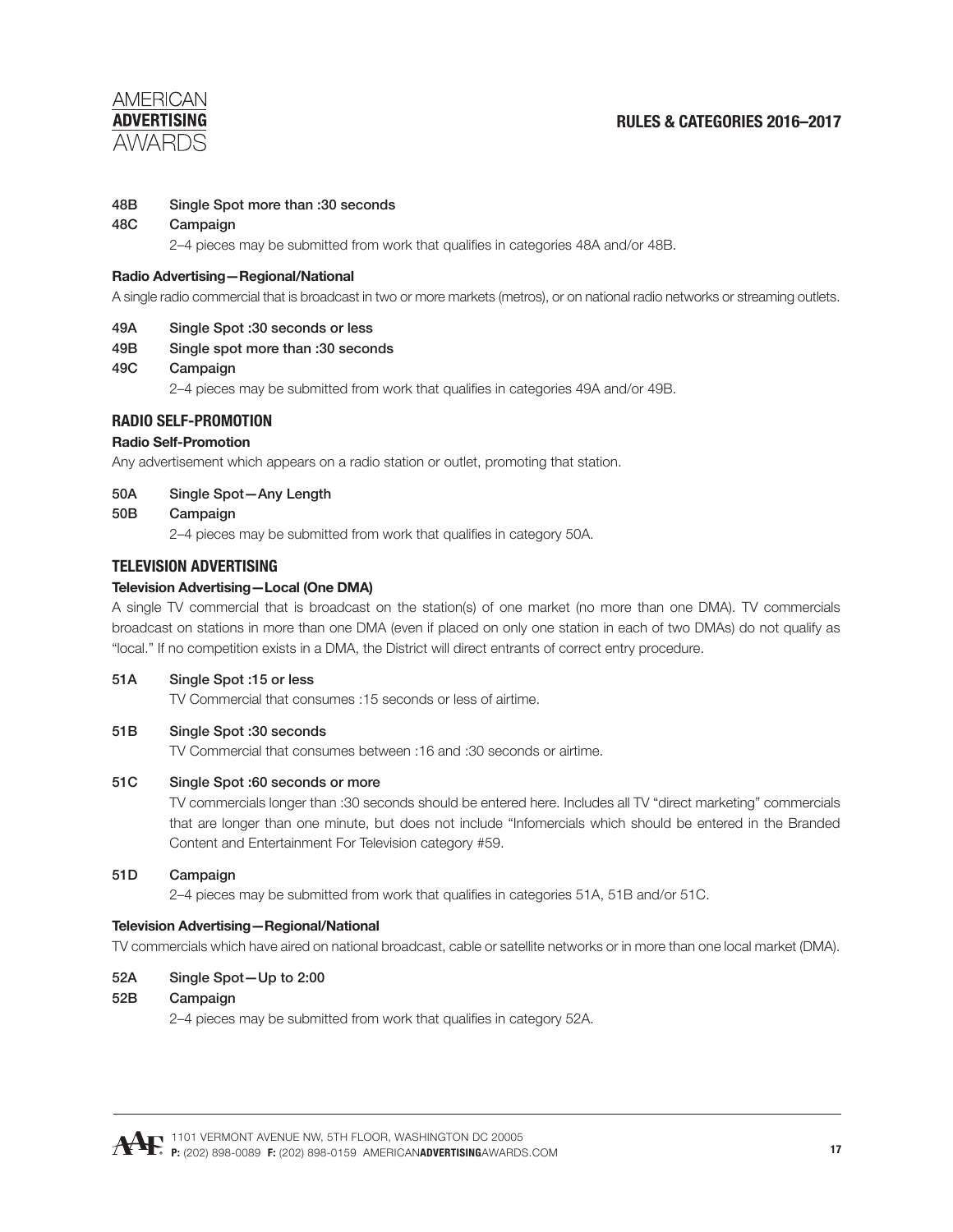# **RULES & CATEGORIES 2016–2017**

### **TELEVISION SELF-PROMOTION**

#### **Television Self Promotion / Local**

Any advertisement which appears on a local TV station, promoting that TV station

#### 53A Single Spot—Any Length

#### 53B Campaign

2–4 pieces may be submitted from work that qualifies in category 53A.

#### Television Self-Promotion—Regional or National

Any advertisement which appears on a regional or national TV outlet or network, promoting that TV outlet or network.

#### 54A Single Spot—Any Length

#### 54B Campaign

2–4 pieces may be submitted from work that qualifies in category 54A.

### **ONLINE FILM, VIDEO AND SOUND**

#### **Internet Commercial**

Any commercial that is created to run on the Internet. Broadcast commercials that also receive Internet runs are not eligible in this category, unless there is a change in content (see "New Creative" under "Eligibility" above). Entry must be submitted as an online video using its URL, not as a digital upload.

#### 55A Single Spot—Any Length

#### 55B Campaign

2–4 pieces may be submitted from work that qualifies in category 55A.

#### **Podcast**

A digital media file, or series of such files, that is distributed over the Internet using syndication feeds for playback on portable media or computer. Entries in this category should be a podcast advertising a product or service.

#### 56A Single Podcast

#### 56B Campaign

2–4 pieces may be submitted from work that qualifies in category 56A.

#### Webisode(s)

An episode or series that airs initially as an Internet download or stream as opposed to first airing on broadcast or cable television. Entry must be submitted as an online video using its URL(s), not as a digital upload.

#### 57A Single Webisode

#### 57B Series

2–4 pieces may be submitted from work that qualifies in category 57A.

#### **BRANDED CONTENT & ENTERTAINMENT**

#### **Branded Content & Entertainment For Online Film, Video & Sound**

Original content that may or may not directly promote the brand or product, but is created on behalf of the brand. All forms of audio/visual branded content and/or branded entertainment created for and distributed via online and interactive channels.

- 58A Single Entry—:60 seconds or less
- 58B Single Entry—more than :60 seconds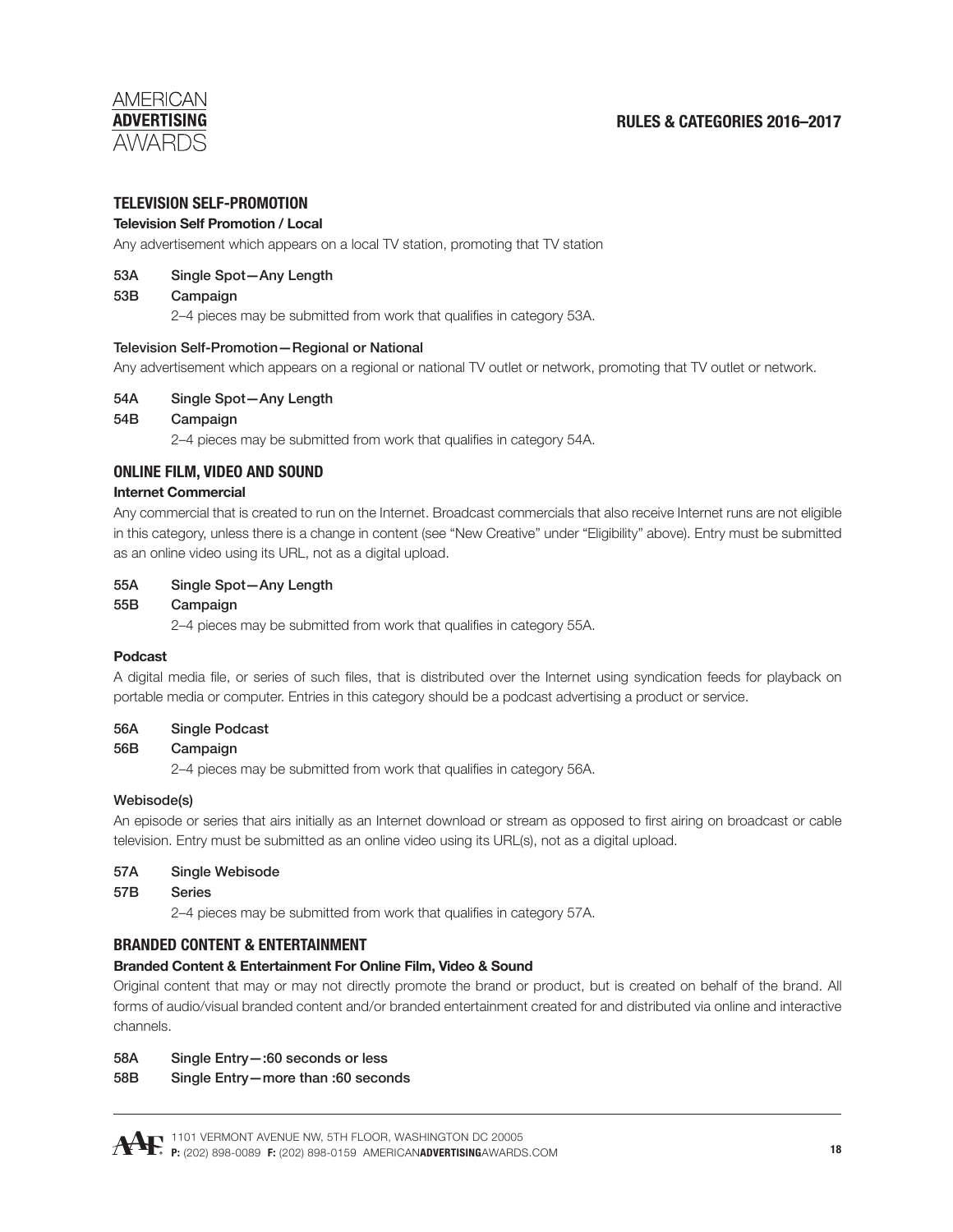

#### 59 Branded Content & Entertainment For Television

 All forms of audio/visual branded content and/or branded entertainment created for and distributed via broadcast, cable or satellite television. This category is for executions of any length and may include infomercials. Long-form entries must be edited to five minutes or less for judging purposes. Single entry—any length.

#### 60 Branded Content & Entertainment—Non-Broadcast

 All forms of audio/visual branded content and/or branded entertainment created for and distributed via methods other than the Internet or television, such as theatrical films and presentation videos. Single entry—short or feature length. Entries in this category must be edited to five minutes or less for judging purposes.

#### **61 Branded Content & Entertainment Campaign**

2–4 pieces may be submitted from work that qualifies in categories 58A-60.

# **CINEMA ADVERTISING**

#### **62 Movie Trailer**

Single in-theatre commercial trailer for an upcoming theatrical film. This category does not include TV commercials for theatrical films.

#### **63 In-Theatre Commercials or Slides**

In-theatre commercials and slides for any product or service other than theatrical films.

#### **SALES PROMOTION**

#### 64 Audio/Visual Sales Presentation

 Any advertising, promotional and/or marketing message that is conveyed via audio and/or video method usually designed for and directed to specific and/or limited audiences. Entry must be edited to no more than five minutes in length for judging purposes.

#### **MUSIC VIDEOS**

### 65 Music Video

A short film integrating a song and imagery created for the purpose of promoting, marketing and/or advertising the music, performance or artist. Must be edited to a maximum length of 5 minutes.

#### **PUBLIC SERVICE**

(See public service advertising guidelines on pages 9–10)

#### 66 Public Service Television

Any public service TV advertising. Single spot—any length

#### 67 Public Service Radio

Any public service radio advertising. Single spot—any length

#### 68 Public Service Online Film, Video & Sound

 Public service advertising content that appears online in its original form. Examples can include Internet commercials or webisodes. Single occurrence–any length.

#### 69 Public Service Non-Broadcast Audio/Visual

 Public service advertising content that is not created for television, radio or online use. Examples include presentation videos or cinema advertising. Single occurrence—any length.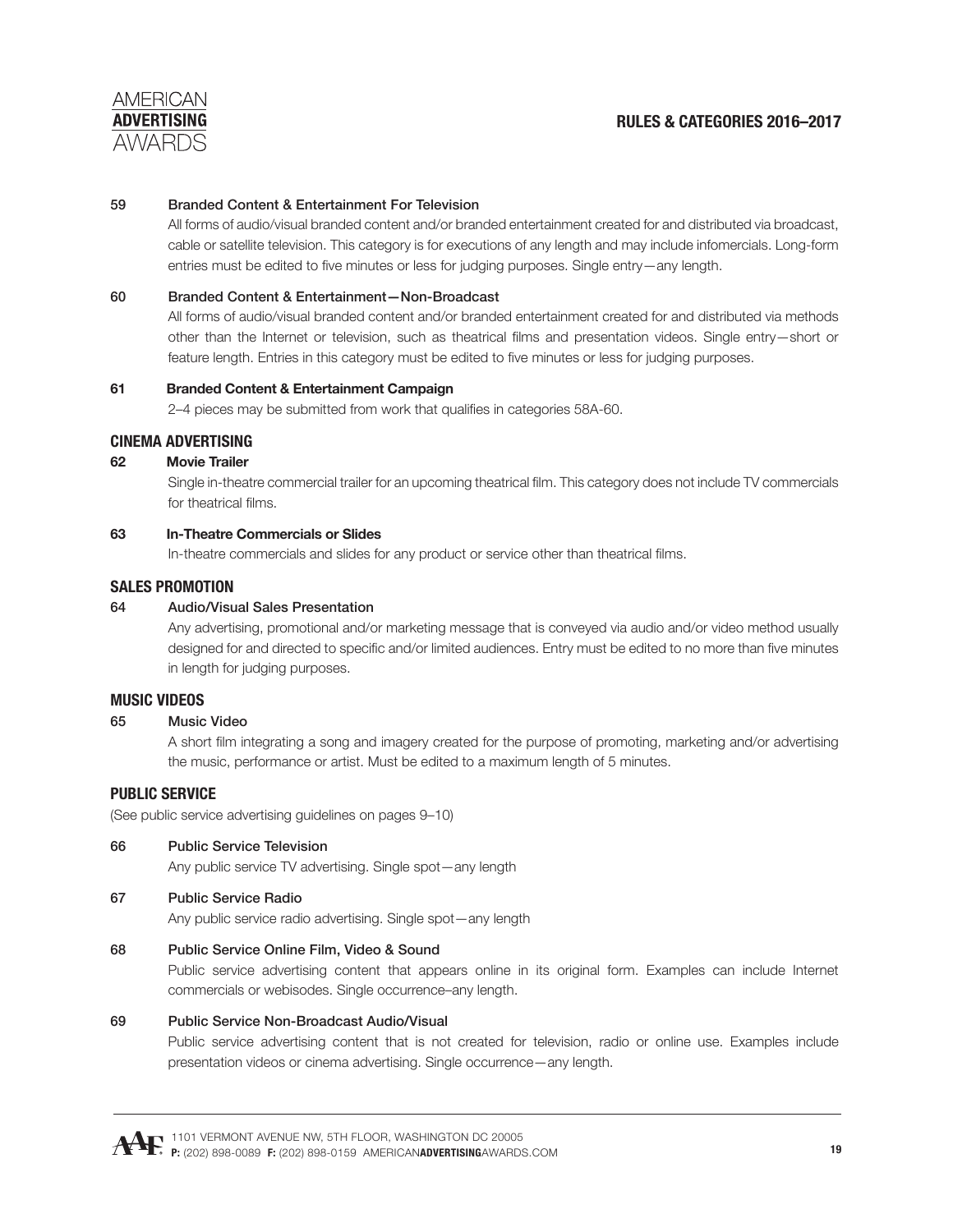# 70 Public Service Campaign

Campaign consisting of 2–4 executions of 66, 67, 68 or 69.

# **ADVERTISING INDUSTRY SELF-PROMOTION**

# 71 Advertising Industry Self-Promotion Film, Video & Sound

Any film, video or sound content created as self-promotion material by a member of the advertising industry, regardless of the intended medium. Includes online video, television, radio and demo reels. Single occurrence any length.

# **CROSS PLATFORM**

**NOTE:** All entries in the Cross Platform division (excluding Category 75) must be physically submitted after the conclusion of the online entry process. This includes submission of a physical copy of the creative work—SUITABLE FOR IN-PERSON JUDGING and two printed copies of the entry form. Failure to comply with these guidelines could result in disqualification.

# **INTEGRATED CAMPAIGNS**

An integrated campaign is defined as a campaign or series of ads, commercials or executions that utilize more than one medium. The American Advertising Awards allows entries in all Integrated Campaign categories to submit up to ten executions for judging. Integrated Campaign entries may be accompanied by a written or digital (video) summary not to exceed 250 words (written) or 3 minutes (digital). Digital summaries must be submitted by uploading the video file during the online entry process.

Failure to adhere to these limitations may result in a portion or all of the noncompliant entry to be removed from judging.

#### **Integrated Advertising Campaigns**

#### 72A B-to-B Campaign—Local

Business-to-business ad campaign using more than one medium that appears in just one market (DMA).

- 72B B-to-B Campaign—Regional/National Business-to-business ad campaign using more than one medium that appears in more than one market (DMA).
- 72C Consumer Campaign—Local Consumer ad campaign using more than one medium that appears in just one market (DMA)
- 72D Consumer Campaign—Regional/National Consumer ad campaign using more than one medium that appears in more than one market (DMA)

# 73 Integrated Brand Identity Campaign—Local or Regional/National

An Integrated Brand Identity Campaign is defined as a series of mixed elements created to support a brand. Examples might include logo designs, stationery package components, signage, jingles, logo animations, etc. Entries in all Integrated Campaign categories are allowed to include up to ten executions for judging.

# 74 Integrated Branded Content Campaign—Local or Regional/National

 Original content that may or may not directly promote the brand or product, but is created on behalf of the brand. An Integrated Branded Content Campaign is defined as a series of executions representing branded content and/or branded entertainment efforts across more than one medium in support of a single brand and theme (campaign). Entries in all Integrated Campaign categories are allowed to include up to ten executions for judging.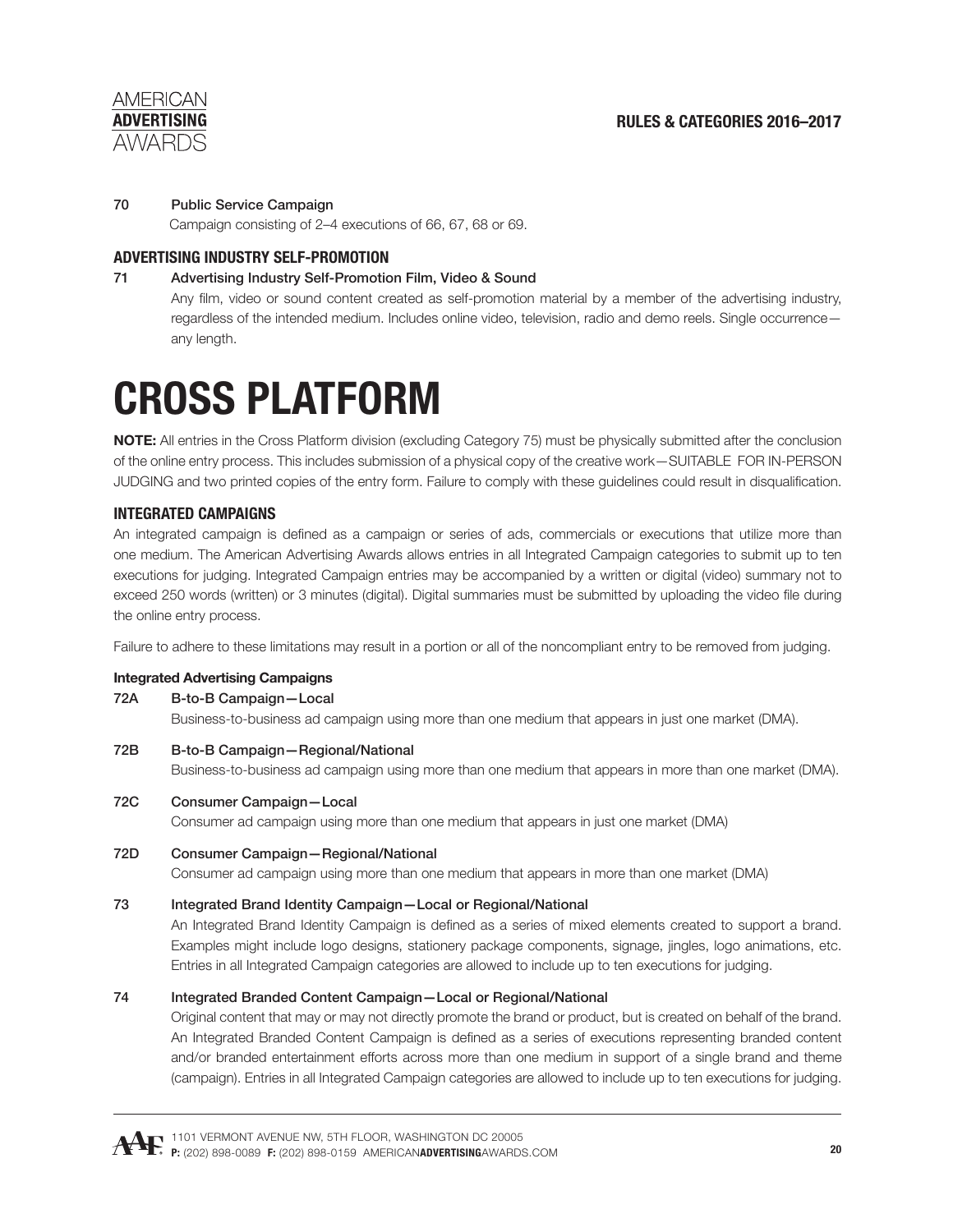# **ONLINE/INTERACTIVE CAMPAIGN**

# 75 Online/Interactive Campaign

Up to 10 pieces may be submitted from work that qualifies in categories 37A-47 and/or 55A-57B.

# **PUBLIC SERVICE**

(See public service advertising guidelines on pages 9–10)

#### **Public Service Campaigns**

### 76 Integrated Media Public Service Campaign

 A public service advertising campaign using more than one medium. Entries in all Integrated Campaign categories are allowed to include up to ten executions for judging. Integrated Advertising Campaign entries may be accompanied by a written or digital (video) summary not to exceed 250 words (written) or 3 minutes (digital). Digital summaries must be submitted by uploading the video file during the online entry process.

Failure to adhere to these limitations may result in a portion or all of the offending entry to be removed from judging.

# **ADVERTISING INDUSTRY SELF-PROMOTION**

### 77 Ad Club or Marketing Club

 Any advertising created by, or for, an advertising or marketing club that advances the organization's cause (membership, programs, education, awards, events, parties, etc.). All advertising and promotional materials done by, or for, an ad club can be entered only in this category. Please Note: All advertising, marketing, or communications clubs and organizations are eligible to enter this category regardless of their AAF affiliation. For AAF clubs entering American Advertising Awards-related materials, all campaign elements should be entered in the competition year FOLLOWING THE YEAR THEY PROMOTE, regardless of usage date.

#### **Advertising Industry Self-Promotion Campaigns**

#### 78A Single Medium Campaign

2–4 executions from a single medium from any advertising industry self-promotion campaign.

#### 78B Integrated Media Campaign

 An advertising industry self-promotion campaign using more than one medium. The American Advertising Awards allows entries in all Integrated Campaign categories to submit up to ten executions for judging. Integrated Advertising Campaign entries should be accompanied by a written or digital (video) summary not to exceed 250 words (written) or 3 minutes (digital). Digital summaries must be submitted by uploading the video file during the online entry process.

Failure to adhere to these limitations may result in a portion or all of the offending entry to be removed from judging.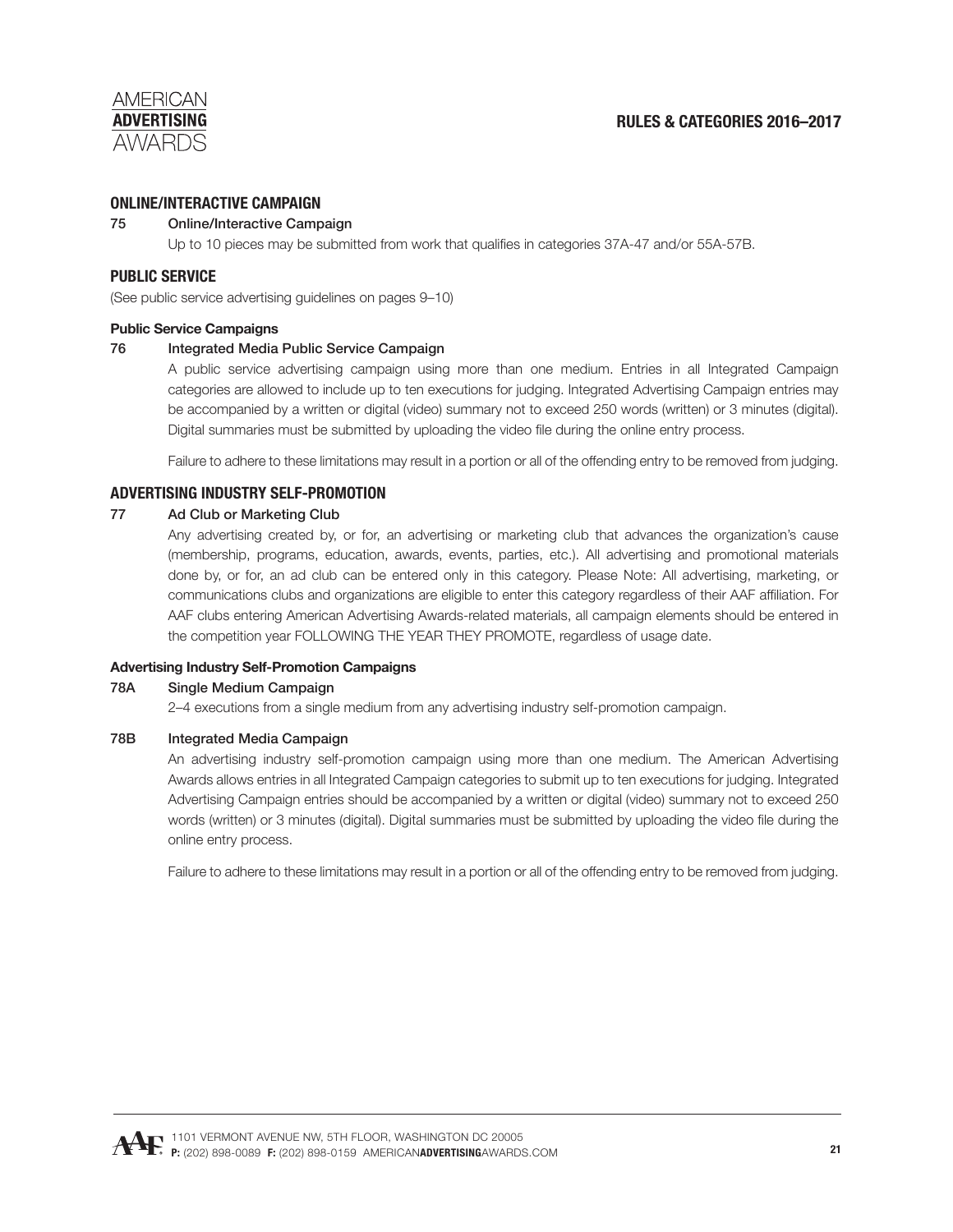

# **ELEMENTS OF ADVERTISING**

**NOTE:** All entries in Elements of Advertising categories 77—81 must be physically submitted after the conclusion of the online entry process. This includes submission of a physical copy of the creative work—SUITABLE FOR IN-PERSON JUDGING and two printed copies of the entry form. Failure to comply with these guidelines could result in disqualification.

### **COPYWRITING**

### 79 Copywriting

Copywriting for any advertising medium.

### **VISUAL**

### 80 Logo Design

 An icon, symbol, or trademark designed to represent a product, service, or organization. Entrant may submit a brief description of the client company and its purpose (max. 50 words) to help the judges understand the logo design objective. Proof of usage is required.

#### 81 Infographic

 A representation of information in a graphic format designed to make the data easily understandable. Proof of usage is required.

#### **Illustration**

Flat, dimensional or animated illustration, any number of colors

#### 82A Illustration—Single

#### 82B Illustration—Series

2–4 pieces may be submitted from work that qualifies in category 82A.

#### **Still Photography**

#### 83A Black & White, Single

83B Color, Single

#### 83C Digitally Enhanced, Single

 Photographic images whose content has been digitally altered to create a new image (often creating an image not possible using traditional photo techniques). Utilitarian photo retouching, color correcting or photo editing alone does not qualify an image for this category. A sample of the original photo(s) MUST be supplied for proper judging.

#### 83D Campaign

2–4 pieces may be submitted from work that qualifies in category 83A-C.

#### 84 Art Direction

Art direction for any advertising medium. Single execution or campaign.

### **FILM & VIDEO**

# 85 Cinematography

Cinematography is defined as the art and process of creating motion picture images including considerations of lighting, photography, camera movement and angle. Cinematography for any motion picture project that qualifies as advertising may be considered eligible, regardless of the method of distribution.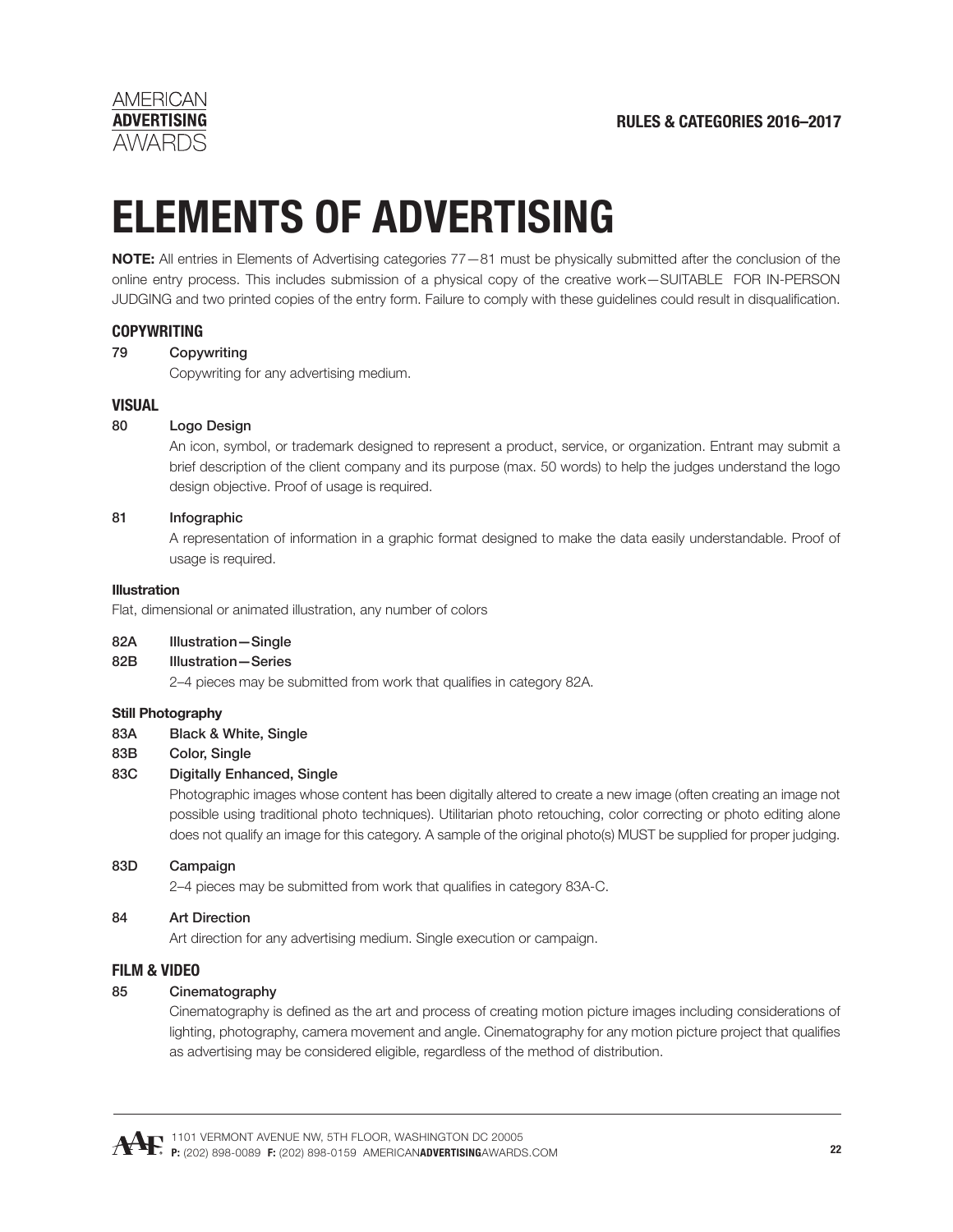

#### 86 Animation, Special Effects or Motion Graphics

2D or 3D visual effects, regardless of the creative method for any motion picture project that qualifies as advertising may be considered eligible, regardless of the method of distribution.

#### 87 Video Editing

Video editing for any motion picture project that qualifies as advertising may be considered eligible, regardless of the method of distribution.

#### **SOUND**

#### 88A Music Without Lyrics

 Any original musical score without lyrics which was recorded primarily for use in any advertising. Does not include music intended for purchase including music in music videos.

#### 88B Music With Lyrics

 Any original music with sung or spoken lyrics, created/composed expressly for advertising. Syndicated materials, including "re-sing" jingles and library music, are not eligible for entry.

#### 89 Voiceover Talent

 Audio performance by a narrator, announcer or voice actor in the execution of an advertising message regardless of the audio or visual medium.

#### 90 Sound Design

Any combination of non-musical elements, sound effects, ambience and other sonic devices incorporated into a film or video presentation, television commercial or radio commercial to enhance the mood and/or message.

#### **DIGITAL CREATIVE TECHNOLOGY**

#### 91 Interface & Navigation

The creative use of tools, features and overall design of websites and apps in the area of user navigation and interface.

#### 92 Responsive Design

Entries will be judged on overall site design and the quality of the user's experience when viewed using different devices (browsers, tablets smart phones, etc.)

#### 93 GPS & Location Technology

Creative use of location technology to advance or improve the principal purpose of site or app.

#### 94 Augmented Reality

Creative use of augmented reality technology in the execution of a website or app.

#### 95 Mobile Interaction

 Creative integration of mobile technology with other media (such as print, outdoor etc) in the execution of an advertising message or campaign.